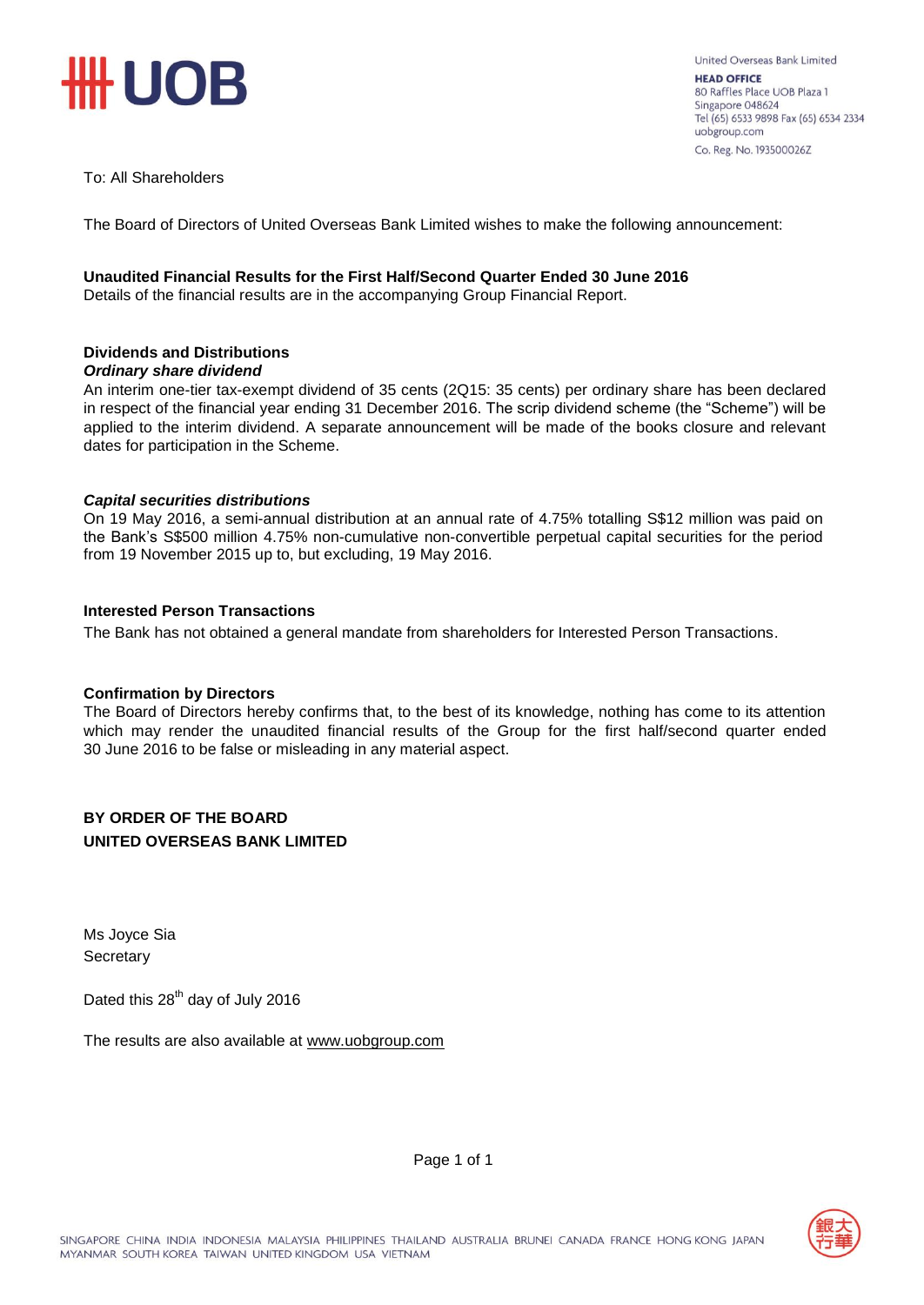

# **Group Financial Report**

 **For the First Half/Second Quarter 2016**

**United Overseas Bank Limited Incorporated in the Republic of Singapore**

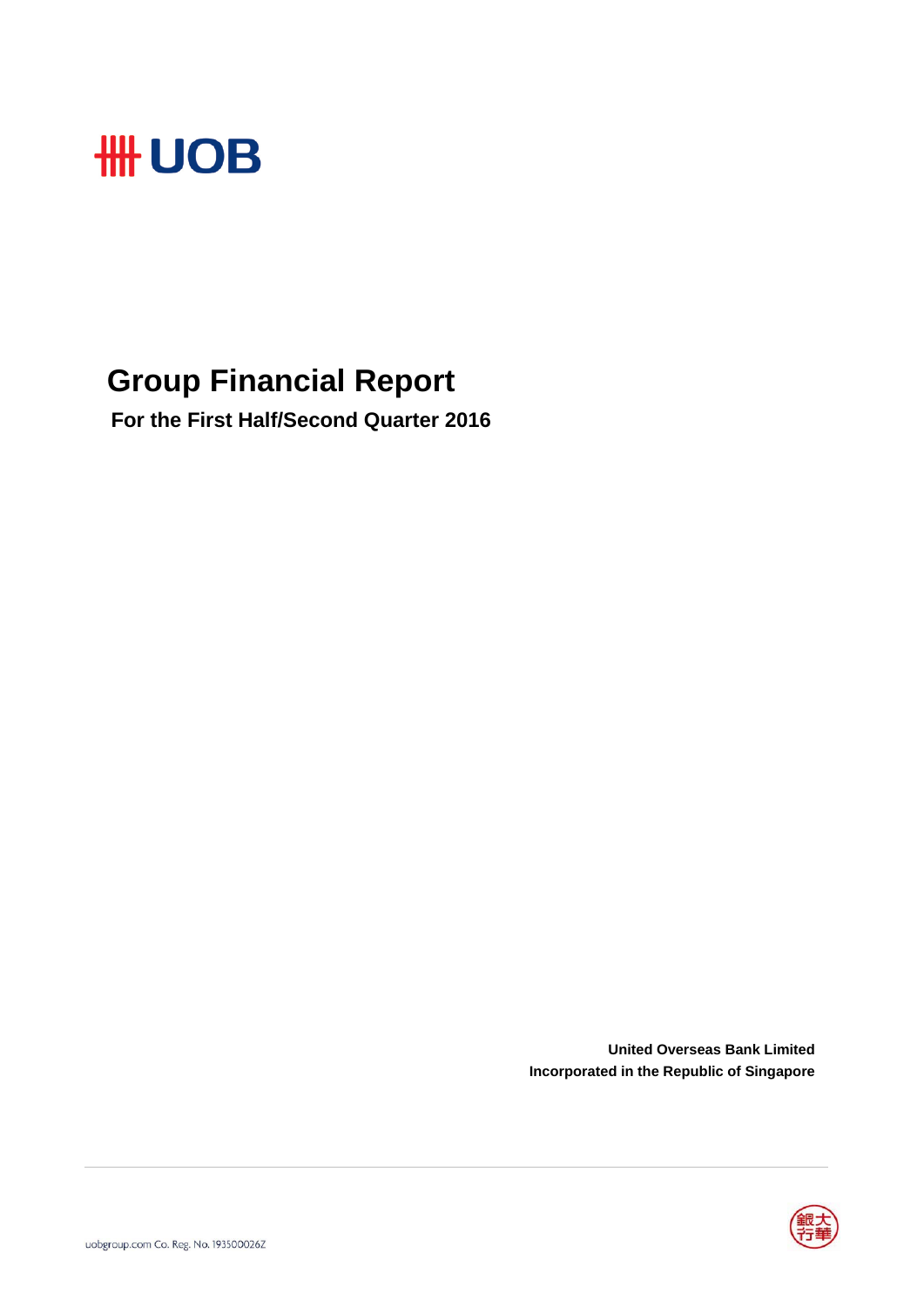# **UOB**

# **Contents**

# **Page**

- Financial Highlights
- Performance Review
- Net Interest Income
- Non-Interest Income
- Operating Expenses
- Allowances for Credit and Other Losses
- Customer Loans
- Non-Performing Assets
- Customer Deposits
- Debts Issued
- Shareholders' Equity
- Changes in Issued Shares of the Bank
- Performance by Business Segment
- Performance by Geographical Segment
- Capital Adequacy and Leverage Ratios

# **Appendix**

- Consolidated Income Statement
- Consolidated Statement of Comprehensive Income
- Consolidated Balance Sheet
- Consolidated Statement of Changes in Equity
- Consolidated Cash Flow Statement
- Balance Sheet of the Bank
- Statement of Changes in Equity of the Bank
- Capital Adequacy Ratios of Major Bank Subsidiaries

Notes:

- 1 The financial statements are presented in Singapore dollars.
- 2 Certain comparative figures have been restated to conform with the current period's presentation.
- 3 Certain figures in this report may not add up to the respective totals due to rounding.
- 4 Amounts less than \$500,000 in absolute term are shown as "0".

"NM" denotes not meaningful.

"NA" denotes not applicable.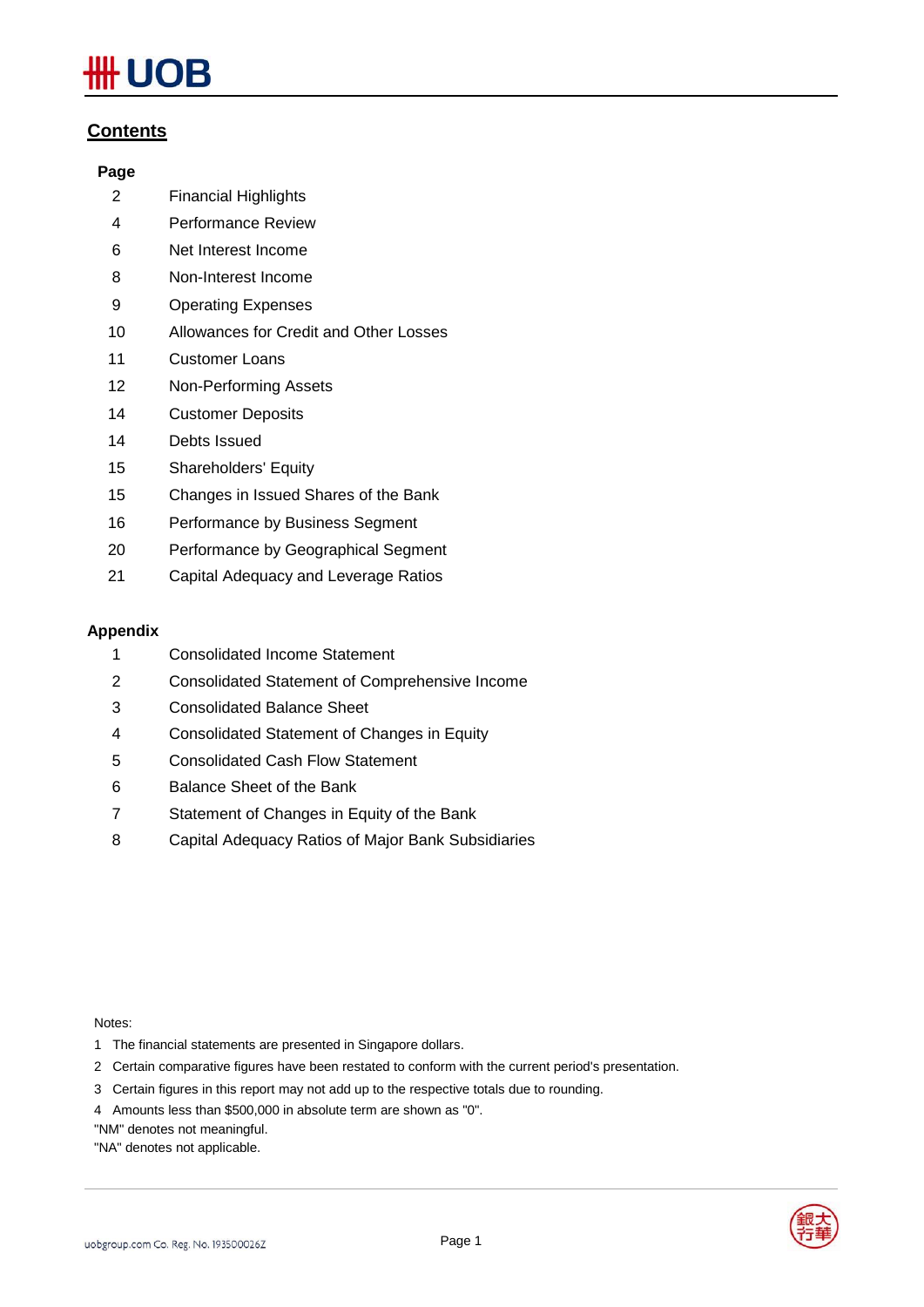# **#HUOB**

### **Financial Highlights**

|                                                          | 1H16         | 1H15    | $+$ /(-)      | <b>2Q16</b> | 2Q15    | $+/(-)$ | 1Q16    | $+/(-)$      |
|----------------------------------------------------------|--------------|---------|---------------|-------------|---------|---------|---------|--------------|
|                                                          |              |         | $\frac{0}{2}$ |             |         | $\%$    |         | $\%$         |
| Selected income statement items (\$m)                    |              |         |               |             |         |         |         |              |
| Net interest income                                      | 2,485        | 2,414   | 3.0           | 1,211       | 1,213   | (0.2)   | 1,275   | (5.0)        |
| Fee and commission income                                | 907          | 919     | (1.2)         | 475         | 465     | 2.0     | 433     | 9.6          |
| Other non-interest income                                | 600          | 550     | 9.2           | 338         | 248     | 36.2    | 262     | 29.3         |
| Total income                                             | 3,993        | 3,882   | 2.8           | 2,024       | 1,927   | 5.0     | 1,969   | 2.8          |
| Less: Total expenses                                     | 1,821        | 1,729   | 5.3           | 927         | 877     | 5.7     | 894     | 3.6          |
| Operating profit                                         | 2,172        | 2,153   | 0.8           | 1,097       | 1,050   | 4.5     | 1,075   | 2.0          |
| Less: Total allowances                                   | 278          | 321     | (13.5)        | 161         | 152     | 5.7     | 117     | 37.3         |
| Add: Share of profit of associates<br>and joint ventures | $\mathbf{2}$ | 44      | (96.0)        | 32          | 40      | (19.7)  |         | (30) > 100.0 |
| Net profit before tax                                    | 1,895        | 1,876   | 1.0           | 968         | 938     | 3.2     | 927     | 4.4          |
| Less: Tax and non-controlling interests                  | 329          | 313     | 5.1           | 167         | 176     | (4.8)   | 161     | 3.7          |
| Net profit after tax <sup>1</sup>                        | 1,566        | 1,563   | 0.2           | 801         | 762     | 5.1     | 766     | 4.6          |
| Selected balance sheet items (\$m)                       |              |         |               |             |         |         |         |              |
| Net customer loans                                       | 208,444      | 198,798 | 4.9           | 208,444     | 198,798 | 4.9     | 205,576 | 1.4          |
| Customer deposits                                        | 248,153      | 241,485 | 2.8           | 248,153     | 241,485 | 2.8     | 254,779 | (2.6)        |
| <b>Total assets</b>                                      | 321,632      | 310,077 | 3.7           | 321,632     | 310,077 | 3.7     | 329,666 | (2.4)        |
| Shareholders' equity 1                                   | 31,279       | 30,548  | 2.4           | 31,279      | 30,548  | 2.4     | 30,629  | 2.1          |
| Key financial ratios (%)                                 |              |         |               |             |         |         |         |              |
| Net interest margin <sup>2</sup>                         | 1.73         | 1.76    |               | 1.68        | 1.77    |         | 1.78    |              |
| Non-interest income/Total income                         | 37.8         | 37.8    |               | 40.2        | 37.0    |         | 35.3    |              |
| Expense/Income ratio                                     | 45.6         | 44.5    |               | 45.8        | 45.5    |         | 45.4    |              |
| Overseas profit before tax contribution                  | 35.6         | 40.4    |               | 42.3        | 40.2    |         | 28.7    |              |
| Credit costs (bp) <sup>2</sup>                           |              |         |               |             |         |         |         |              |
| Exclude general allowances                               | 24           | 22      |               | 23          | 31      |         | 25      |              |
| Include general allowances                               | 32           | 32      |               | 32          | 32      |         | 32      |              |
| NPL ratio $3$                                            | 1.4          | 1.2     |               | 1.4         | 1.2     |         | 1.4     |              |

Notes:

1 Relate to amount attributable to equity holders of the Bank.

2 Computed on an annualised basis.

3 Refer to non-performing loans as a percentage of gross customer loans.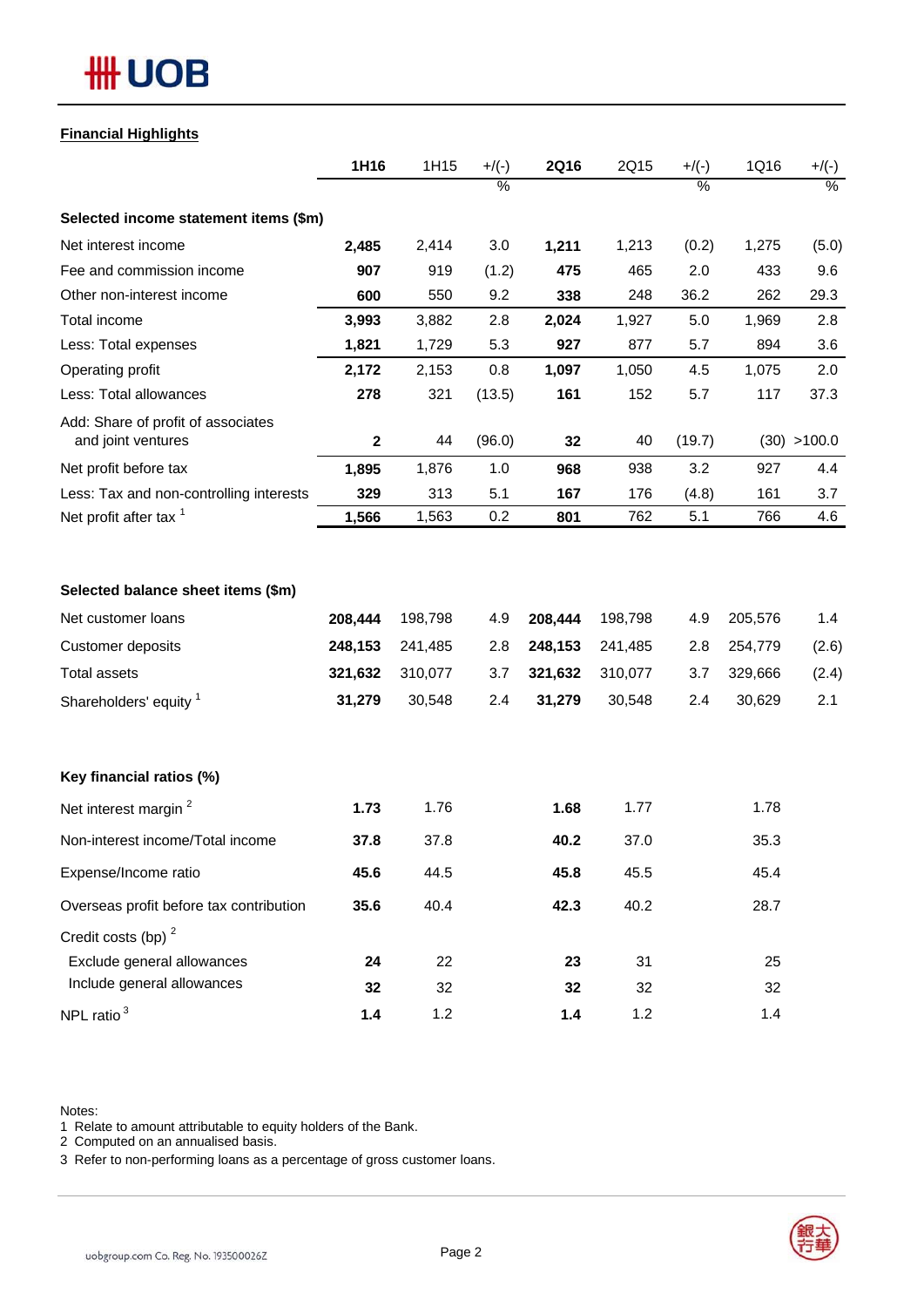# ЛB

### **Financial Highlights** *(cont'd)*

|                                                                | 1H16  | 1H15  | <b>2Q16</b> | 2Q15  | 1Q16  |
|----------------------------------------------------------------|-------|-------|-------------|-------|-------|
| Key financial ratios (%) (cont'd)                              |       |       |             |       |       |
| Return on average total assets <sup>1</sup>                    | 0.97  | 1.01  | 0.99        | 0.98  | 0.95  |
| Return on average ordinary shareholders' equity <sup>1,2</sup> | 10.5  | 10.8  | 10.7        | 10.4  | 10.2  |
| Loan/Deposit ratio <sup>3</sup>                                | 84.0  | 82.3  | 84.0        | 82.3  | 80.7  |
| Liquidity coverage ratios ("LCR") <sup>4</sup>                 |       |       |             |       |       |
| All-currency                                                   | 153   | 146   | 167         | 152   | 139   |
| Singapore dollar                                               | 197   | 158   | 224         | 165   | 169   |
| Capital adequacy ratios                                        |       |       |             |       |       |
| Common Equity Tier 1                                           | 13.1  | 14.0  | 13.1        | 14.0  | 12.8  |
| Tier 1                                                         | 13.2  | 14.0  | 13.2        | 14.0  | 12.8  |
| Total                                                          | 15.9  | 16.8  | 15.9        | 16.8  | 16.0  |
| Leverage ratio <sup>5</sup>                                    | 7.4   | 7.6   | 7.4         | 7.6   | 7.0   |
| Earnings per ordinary share $(\$)$ <sup>1,2</sup>              |       |       |             |       |       |
| Basic                                                          | 1.89  | 1.89  | 1.94        | 1.84  | 1.84  |
| <b>Diluted</b>                                                 | 1.89  | 1.88  | 1.93        | 1.83  | 1.84  |
| Net asset value ("NAV") per ordinary share $(\$)$ $^6$         | 18.16 | 17.71 | 18.16       | 17.71 | 18.22 |
| Revalued NAV per ordinary share $$)^6$                         | 20.87 | 20.34 | 20.87       | 20.34 | 20.93 |

Notes:

1 Computed on an annualised basis.

2 Calculated based on profit attributable to equity holders of the Bank net of preference share dividend and capital securities distributions.

3 Refer to net customer loans and customer deposits.

4 Figures reported are based on average LCR for the respective period. A minimum requirement of Singapore dollar LCR of 100% and all-currency LCR of 60% shall be maintained at all times with effect from 1 January 2015, with all-currency LCR increasing by 10% each year to 100% by 2019. Public disclosure required under MAS Notice 651 is available in the UOB website at www.UOBGroup.com/investor/financial/overview.html.

5 Leverage ratio is calculated based on the revised MAS Notice 637 which took effect from 1 January 2015. A minimum requirement of 3% is applied during the parallel run period from 1 January 2013 to 1 January 2017.

6 Preference shares and capital securities are excluded from the computation.

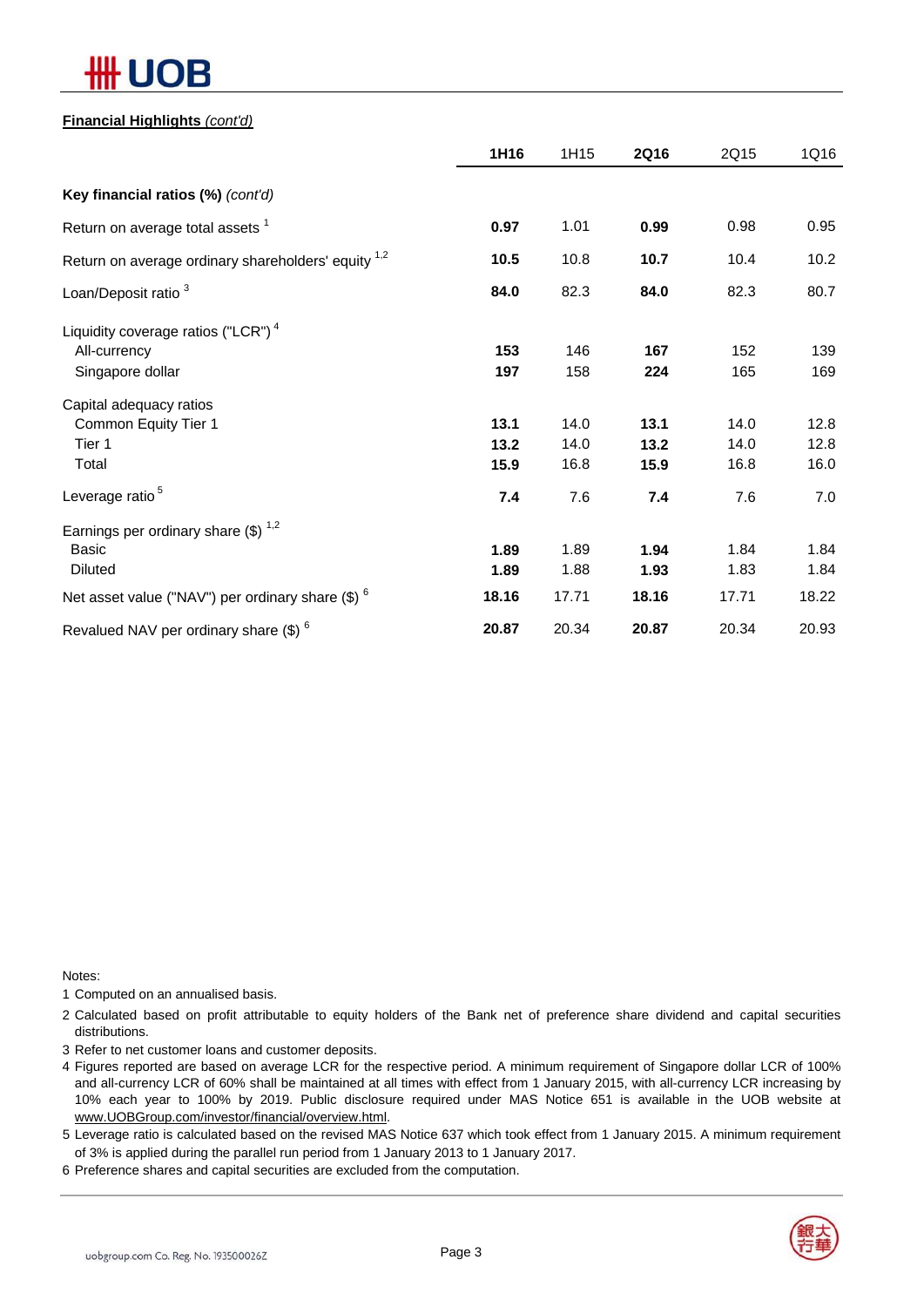# ## UOB

### **Performance Review**

The financial statements have been prepared in accordance with Singapore Financial Reporting Standards ("FRS") as required by the Singapore Companies Act, with modification to FRS39 Financial Instruments: Recognition and Measurement in respect of loan loss provisioning, as provided in the Monetary Authority of Singapore ("MAS") Notice 612 Credit Files, Grading and Provisioning.

The revised FRS applicable to the Group with effect from 1 January 2016 are listed below. The adoption of these FRS is not expected to have a significant impact on the financial statements of the Group.

- Amendments to FRS1 Disclosure Initiative
- Amendments to FRS16 and FRS38 Clarification of Acceptable Methods of Depreciation and Amortisation
- Amendments to FRS27 Equity Method in Separate Financial Statements
- Amendments to FRS110, FRS112 and FRS28 Investment Entities: Applying the Consolidation Exception
- Amendments to FRS111 Accounting for Acquisitions of Interests in Joint Operations

### **First half 2016 ("1H16") performance**

### **1H16 versus 1H15**

Net interest income rose 3.0% from a year ago to \$2.49 billion, led by healthy loan growth. Net interest margin decreased 3 basis points to 1.73%.

Non-interest income grew 2.7% year-on-year to \$1.51 billion in 1H16, mainly from higher trading income. Net fee income declined by 1.2% to \$907 million on lower wealth management fees particularly in 1Q16 as customer investment activity reduced amidst an uncertain economic environment.

Total expenses increased 5.3% to \$1.82 billion mainly due to higher IT-related expenses as the Group continued to invest in technology to strengthen the Group's franchise.

Total allowances for 1H16 were \$278 million, a decrease of 13.5% year-on-year. Specific allowances for loan increased by \$33 million to \$253 million primarily arising from Singapore but total credit costs remained at 32 basis points.

Contribution from associated companies decreased to \$2 million in 1H16 due to investment losses in an associated company.

### **Second quarter 2016 ("2Q16") performance 2Q16 versus 2Q15**

The Group reported higher net earnings of \$801 million in 2Q16, an increase of 5.1% as compared to 2Q15.

Net interest income was flat from a year ago at \$1.21 billion as effects of loan growth were offset by a 9 basis points decrease in net interest margin to 1.68%.

Non-interest income grew 13.9% to \$813 million driven by higher net trading income on improved performance from trading activities.

Total expenses increased 5.7% from a year ago to \$927 million in 2Q16 due to higher revenue and IT-related expenses.

Total allowances were \$161 million in 2Q16, a slight increase compared to \$152 million a year ago on a larger loan base.

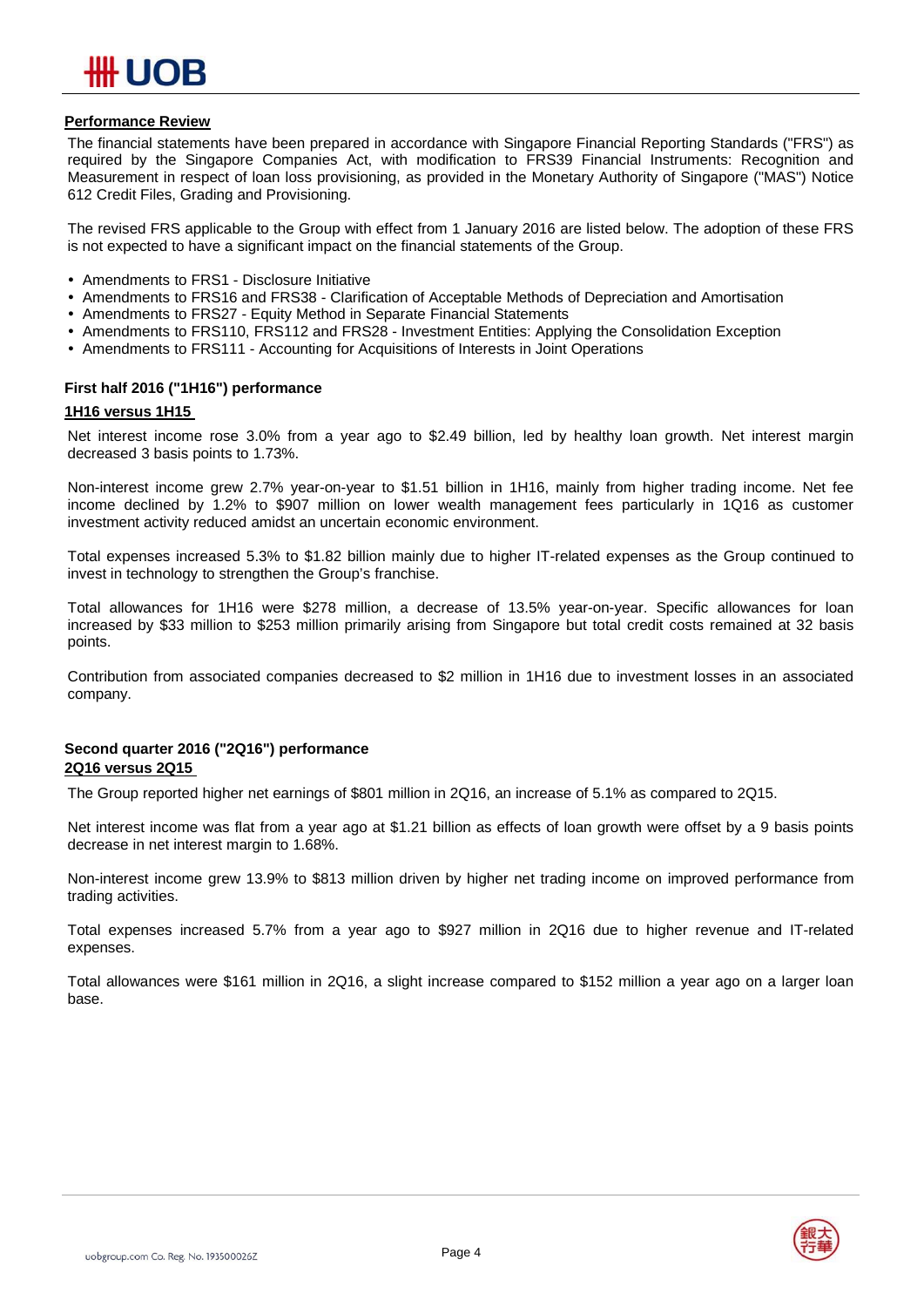### **Performance Review** *(cont'd)*

### **2Q16 versus 1Q16**

Compared with the previous quarter, net earnings were 4.6% higher at \$801 million.

Net interest income decreased 5.0% quarter-on-quarter to \$1.21 billion in 2Q16. This was driven by a 10 basis points decrease in net interest margin to 1.68% on the back of a declining interest rate environment.

Fee and commission income grew 9.6% to \$475 million in 2Q16 with higher wealth management and credit card fees. Trading and investment income rose 27.0% to \$256 million on higher trading gains.

Total expenses increased 3.6% to \$927 million mainly on continued investment in capabilities and infrastructure. Expense-to-income ratio was largely stable at 45.8%.

Total allowances were 37.3% higher this quarter at \$161 million due to the write-back of general allowances on debt securities made in 1Q16. Specific allowances on loans decreased from \$133 million to \$121 million largely due to NPL recoveries.

Contribution from associated companies reported a gain of \$32 million as compared to a loss in 1Q16 due to investment losses in an associated company.

### **Balance sheet and capital position**

The Group continued to maintain a strong funding and capital position. Gross loans grew 4.9% year-on-year and 1.4% from the previous quarter to \$212 billion as at 30 June 2016. In constant currency terms, the underlying loan growth was 6.2% from a year ago.

Customer deposits increased 2.8% from a year ago to \$248 billion. As compared to 1Q16, deposits declined by 2.6% on the back of proactive liquidity management. The Group's loan-to-deposit ratio remained healthy at 84.0%.

The average Singapore dollar and all-currency liquidity coverage ratios during the second quarter were 224% and 167% respectively, well above the corresponding regulatory requirements of 100% and 70%.

Asset quality remained stable with NPL ratio at 1.4% and NPL coverage strong at 125.6% or 332.5% after taking collateral into account.

Shareholders' equity increased by 2.4% from a year ago to \$31.3 billion as at 30 June 2016 due to the higher retained earnings partially offset by lower available-for-sale reserves. Compared with 1Q16, shareholders' equity was 2.1% higher due to higher profits and the issuance of \$750 million Additional Tier 1 capital securities. Return on equity improved to 10.7% for 2Q16.

As at 30 June 2016, the Group's Common Equity Tier 1 and Total CAR remained strong at 13.1% and 15.9% respectively. On a fully-loaded basis, the Common Equity Tier 1 CAR improved to 12.2% quarter-on-quarter. The Group's leverage ratio was 7.4%, well above Basel's minimum requirement of 3%.

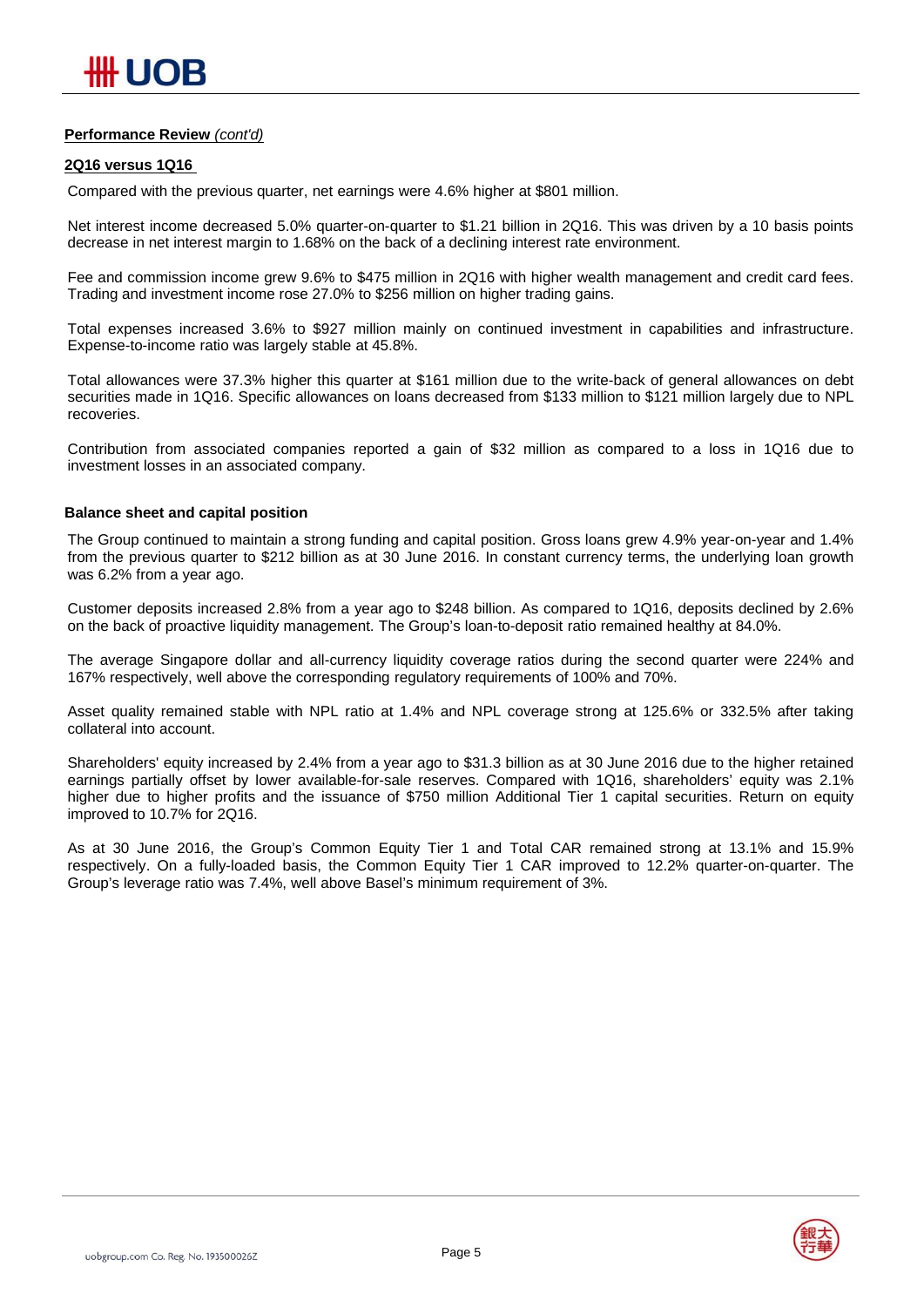# **HH UOB**

### **Net Interest Income**

### **Net interest margin**

|                              |         | 1H <sub>16</sub> |         |         |               |         |
|------------------------------|---------|------------------|---------|---------|---------------|---------|
|                              | Average |                  | Average | Average |               | Average |
|                              | balance | <b>Interest</b>  | rate    | balance | Interest      | rate    |
|                              | \$m     | \$m              | %       | \$m\$   | $\mathsf{Sm}$ | $\%$    |
| Interest bearing assets      |         |                  |         |         |               |         |
| Customer loans               | 208,255 | 3,575            | 3.45    | 198,692 | 3.250         | 3.30    |
| Interbank balances           | 52,242  | 313              | 1.21    | 52,262  | 318           | 1.23    |
| <b>Securities</b>            | 28,357  | 256              | 1.81    | 25,138  | 273           | 2.19    |
| Total                        | 288,853 | 4,144            | 2.89    | 276,091 | 3,841         | 2.81    |
| Interest bearing liabilities |         |                  |         |         |               |         |
| Customer deposits            | 251,945 | 1,452            | 1.16    | 237,686 | 1,266         | 1.07    |
| Interbank balances/others    | 30,357  | 207              | 1.37    | 30,084  | 161           | 1.08    |
| Total                        | 282,303 | 1,659            | 1.18    | 267,770 | 1,427         | 1.07    |
| Net interest margin          |         |                  | 1.73    |         |               | 1.76    |

|                              | <b>2Q16</b> |                 |         | 2Q15    |          |         | 1Q16    |          |         |
|------------------------------|-------------|-----------------|---------|---------|----------|---------|---------|----------|---------|
|                              | Average     |                 | Average | Average |          | Average | Average |          | Average |
|                              | balance     | <b>Interest</b> | rate    | balance | Interest | rate    | balance | Interest | rate    |
|                              | \$m         | \$m             | $\%$    | \$m\$   | \$m      | $\%$    | \$m\$   | \$m      | $\%$    |
| Interest bearing assets      |             |                 |         |         |          |         |         |          |         |
| Customer loans               | 209,333     | 1,766           | 3.39    | 198,925 | 1,654    | 3.34    | 207,176 | 1,809    | 3.51    |
| Interbank balances           | 53,010      | 156             | 1.19    | 51,241  | 154      | 1.20    | 51,474  | 157      | 1.23    |
| <b>Securities</b>            | 28,101      | 125             | 1.78    | 24,523  | 130      | 2.13    | 28,612  | 131      | 1.84    |
| Total                        | 290,445     | 2,047           | 2.83    | 274,688 | 1,938    | 2.83    | 287,262 | 2,097    | 2.94    |
| Interest bearing liabilities |             |                 |         |         |          |         |         |          |         |
| Customer deposits            | 255,187     | 738             | 1.16    | 239,967 | 647      | 1.08    | 248,704 | 714      | 1.15    |
| Interbank balances/others    | 27,733      | 99              | 1.43    | 27,088  | 78       | 1.16    | 32,981  | 108      | 1.32    |
| Total                        | 282,920     | 837             | 1.19    | 267,055 | 726      | 1.09    | 281,685 | 822      | 1.17    |
| Net interest margin          |             |                 | 1.68    |         |          | 1.77    |         |          | 1.78    |

#### Note:

1 Net interest margin represents annualised net interest income as a percentage of total interest bearing assets.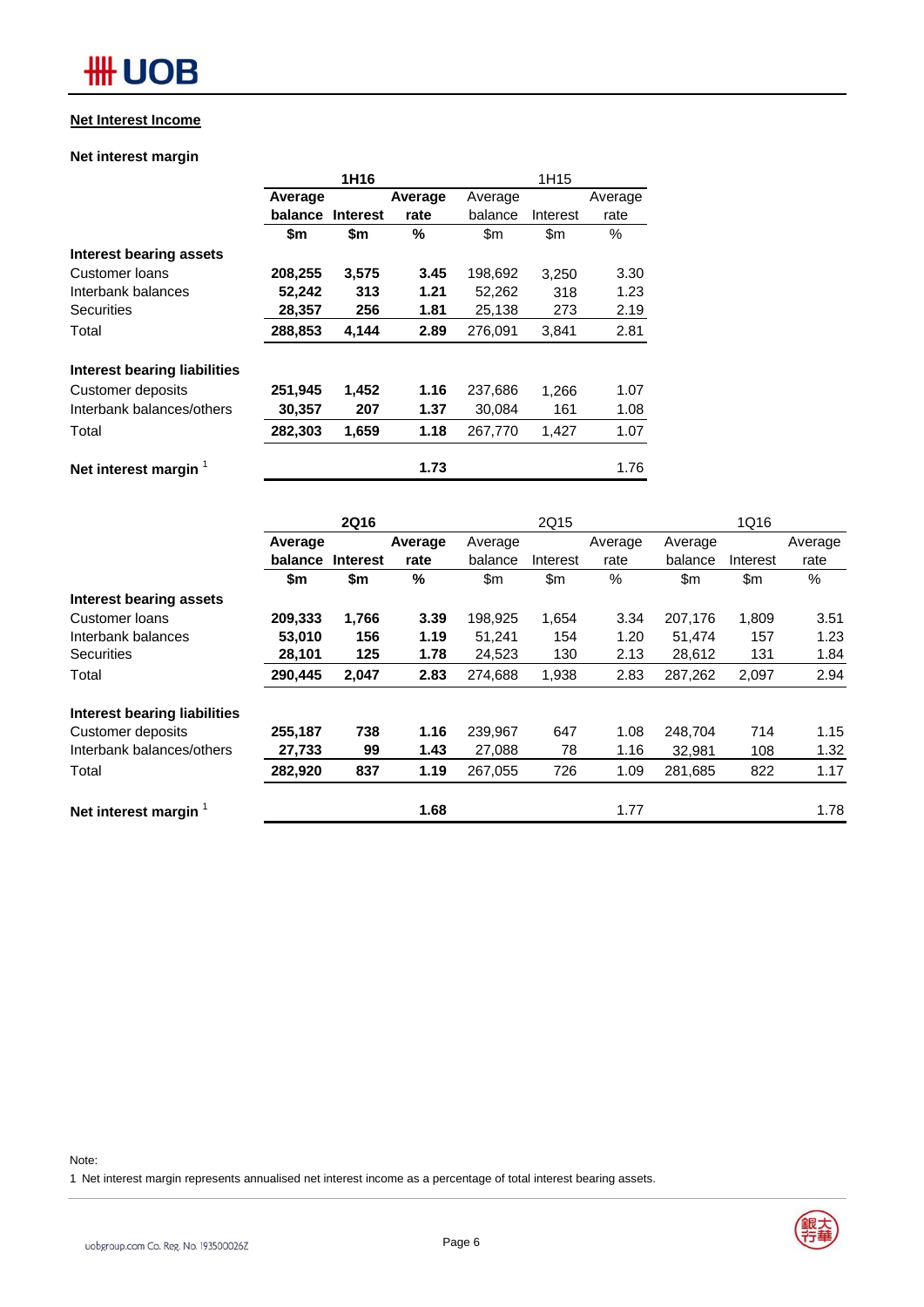### **Net Interest Income** *(cont'd)*

### **Volume and rate analysis**

|                           |        | 1H16 vs 1H15             |            | 2Q16 vs 2Q15 |        |            | 2Q16 vs 1Q16 |        |            |
|---------------------------|--------|--------------------------|------------|--------------|--------|------------|--------------|--------|------------|
|                           | Volume | Rate                     | <b>Net</b> | Volume       | Rate   | <b>Net</b> | Volume       | Rate   | <b>Net</b> |
|                           | change | change                   | change     | change       | change | change     | change       | change | change     |
|                           | \$m    | \$m                      | \$m\$      | \$m          | \$m    | \$m        | \$m          | \$m    | \$m        |
| Interest income           |        |                          |            |              |        |            |              |        |            |
| Customer Ioans            | 157    | 159                      | 316        | 87           | 30     | 117        | 19           | (62)   | (43)       |
| Interbank balances        | (0)    | (5)                      | (5)        | 5            | (2)    | 3          | 5            | (5)    | (0)        |
| <b>Securities</b>         | 35     | (53)                     | (18)       | 19           | (24)   | (5)        | (2)          | (4)    | (7)        |
| Total                     | 192    | 100                      | 292        | 111          | 4      | 114        | 21           | (71)   | (50)       |
| Interest expense          |        |                          |            |              |        |            |              |        |            |
| Customer deposits         | 76     | 107                      | 183        | 41           | 52     | 93         | 19           | 5      | 24         |
| Interbank balances/others | 2      | 43                       | 45         | 5            | 15     | 20         | (14)         | 4      | (10)       |
| Total                     | 78     | 149                      | 228        | 46           | 67     | 113        | 5            | 10     | 14         |
| Change in number of days  |        | $\overline{\phantom{0}}$ | 7          |              | ٠      | (3)        |              |        |            |
| Net interest income       | 113    | (49)                     | 71         | 65           | (64)   | (2)        | 17           | (80)   | (64)       |

At 1H16, net interest income rose 3% from a year ago to \$2.49 billion, led by healthy loan growth. Net interest margin decreased 3 basis points to 1.73%.

Net interest income was flat from a year ago as effects of loan growth were offset by a 9 basis points decrease in net interest margin to 1.68%.

Quarter-on-quarter, net interest income decreased 5% to \$1.21 billion. Net interest margin decreased 10 basis points to 1.68% on the back of a declining interest rate environment.

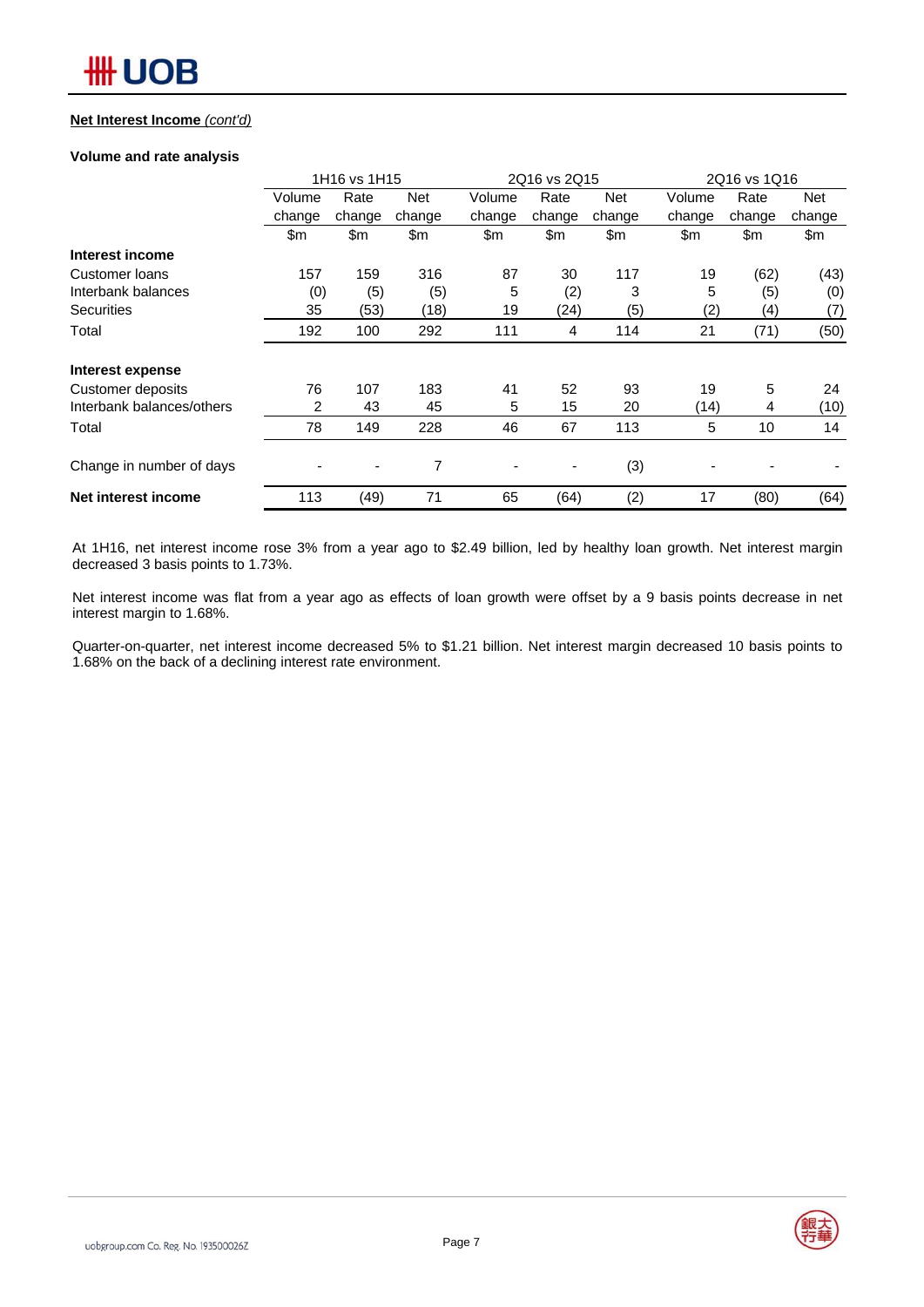

### **Non-Interest Income**

|                                 | 1H16  | 1H15  | $+$ /(-) | <b>2Q16</b> | 2Q15  | $+$ /(-) | 1Q16  | $+/(-)$       |
|---------------------------------|-------|-------|----------|-------------|-------|----------|-------|---------------|
|                                 | \$m   | \$m\$ | %        | \$m         | \$m\$ | %        | \$m\$ | $\frac{0}{0}$ |
| Fee and commission income       |       |       |          |             |       |          |       |               |
| Credit card                     | 172   | 167   | 3.0      | 90          | 86    | 5.1      | 82    | 10.2          |
| Fund management                 | 81    | 83    | (2.0)    | 43          | 45    | (4.0)    | 38    | 12.4          |
| Wealth management               | 191   | 217   | (12.3)   | 110         | 108   | 1.6      | 81    | 35.4          |
| Loan-related $1$                | 225   | 227   | (1.1)    | 114         | 111   | 2.7      | 110   | 3.7           |
| Service charges                 | 62    | 57    | 7.5      | 31          | 29    | 5.3      | 31    | (0.5)         |
| Trade-related <sup>2</sup>      | 129   | 130   | (0.8)    | 66          | 66    | (0.4)    | 63    | 3.7           |
| Others                          | 48    | 37    | 30.8     | 21          | 20    | 2.9      | 27    | (23.6)        |
|                                 | 907   | 919   | (1.2)    | 475         | 465   | 2.0      | 433   | 9.6           |
| Other non-interest income       |       |       |          |             |       |          |       |               |
| Net trading income              | 381   | 267   | 42.6     | 216         | 114   | 89.6     | 165   | 31.4          |
| Net gain/(loss) from investment |       |       |          |             |       |          |       |               |
| securities                      | 76    | 114   | (32.9)   | 39          | 42    | (6.0)    | 37    | 7.0           |
| Dividend income                 | 25    | 28    | (10.4)   | 24          | 27    | (11.1)   |       | >100.0        |
| Rental income                   | 58    | 59    | (0.7)    | 29          | 29    | (1.2)    | 29    | (0.1)         |
| Other income                    | 60    | 82    | (27.7)   | 29          | 36    | (17.9)   | 30    | (2.4)         |
|                                 | 600   | 550   | 9.2      | 338         | 248   | 36.2     | 262   | 29.3          |
| Total                           | 1,507 | 1,468 | 2.7      | 813         | 714   | 13.9     | 695   | 17.0          |

Non-interest income grew 2.7% year-on-year to \$1.51 billion in 1H16, mainly from higher trading income. Net fee income declined by 1.2% to \$907 million on lower wealth management fees particularly in 1Q16 as customer investment activity reduced amidst an uncertain economic environment.

Non-interest income grew 13.9% from a year ago and 17.0% quarter-on-quarter to \$813 million driven by higher net trading income on improved performance from trading activities.

Fee and commission income grew to \$475 million in 2Q16 with higher wealth management and credit card fees. Trading and investment income rose 27.0% to \$256 million on higher trading gains.

Notes:



<sup>1</sup> Loan-related fees include fees earned from corporate finance activities.

<sup>2</sup> Trade-related fees include trade, remittance and guarantees related fees.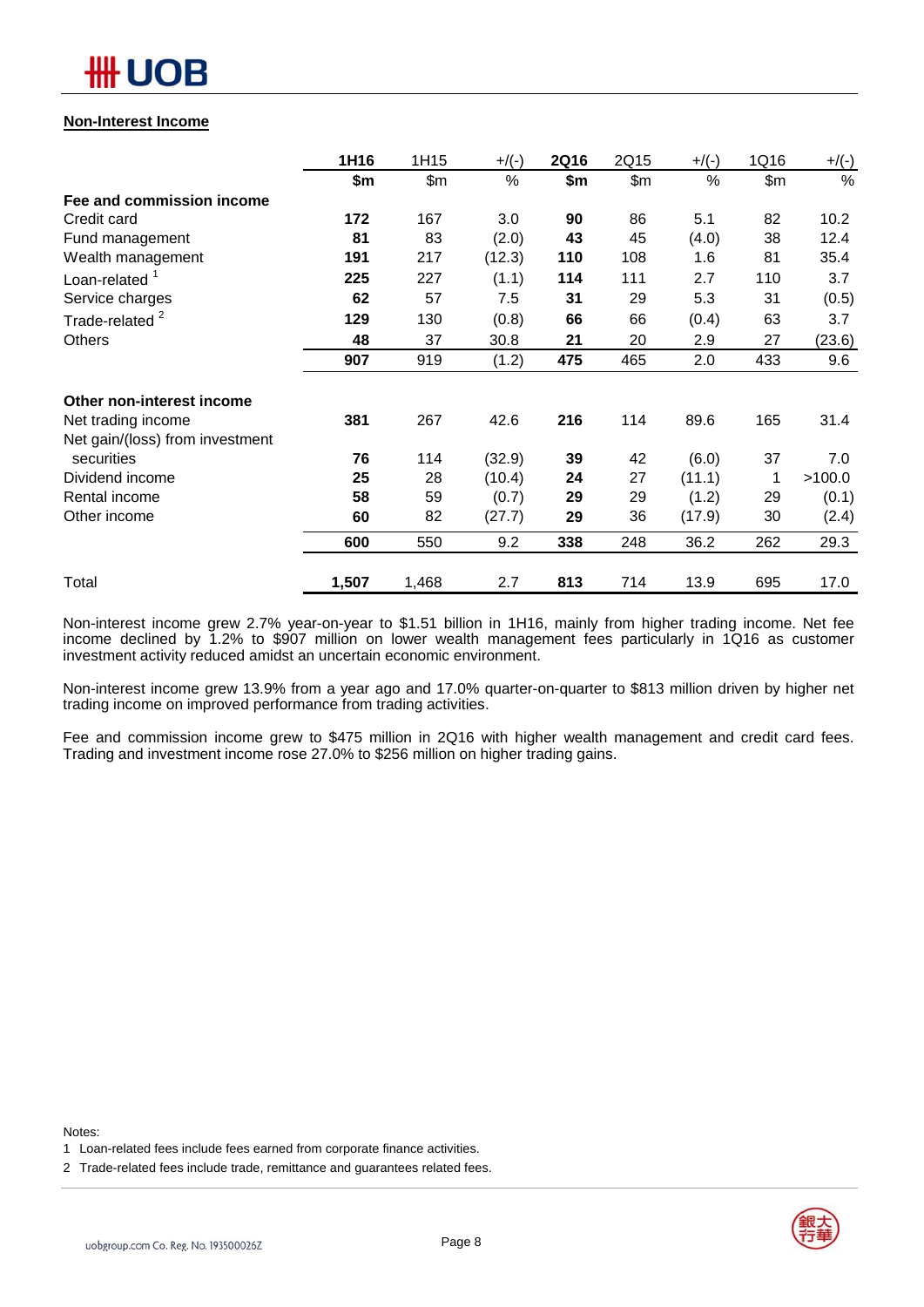

### **Operating Expenses**

|                          | 1H16   | 1H15   | $+$ /(-) | <b>2Q16</b> | 2Q15   | $+$ /(-) | 1Q16   | $+/(-)$ |
|--------------------------|--------|--------|----------|-------------|--------|----------|--------|---------|
|                          | \$m    | \$m    | %        | \$m         | \$m    | %        | \$m\$  | %       |
| <b>Staff costs</b>       | 1,027  | 1,014  | 1.3      | 521         | 517    | 0.8      | 506    | 3.1     |
| Other operating expenses |        |        |          |             |        |          |        |         |
| Revenue-related          | 390    | 356    | 9.7      | 196         | 177    | 10.9     | 194    | 1.0     |
| Occupancy-related        | 165    | 152    | 8.3      | 84          | 77     | 8.4      | 81     | 3.4     |
| IT-related               | 148    | 123    | 20.2     | 76          | 60     | 27.7     | 71     | 7.5     |
| <b>Others</b>            | 91     | 85     | 8.1      | 49          | 45     | 8.4      | 42     | 15.7    |
|                          | 794    | 715    | 11.0     | 405         | 359    | 12.9     | 389    | 4.3     |
| Total                    | 1,821  | 1,729  | 5.3      | 927         | 877    | 5.7      | 894    | 3.6     |
| Of which,                |        |        |          |             |        |          |        |         |
| Depreciation of assets   | 108    | 89     | 21.2     | 54          | 45     | 20.8     | 54     | 1.0     |
| Manpower (number)        | 24,646 | 25,134 | (488)    | 24,646      | 25,134 | (488)    | 25,100 | (454)   |

Total expenses increased 5.3% to \$1.82 billion mainly due to higher IT-related expenses as the Group continued to invest in technology to strengthen the Group's franchise.

Total expenses increased 5.7% from a year ago and 3.6% quarter-on-quarter to \$927 million in 2Q16 due to continued investment in capabilities and infrastructure.

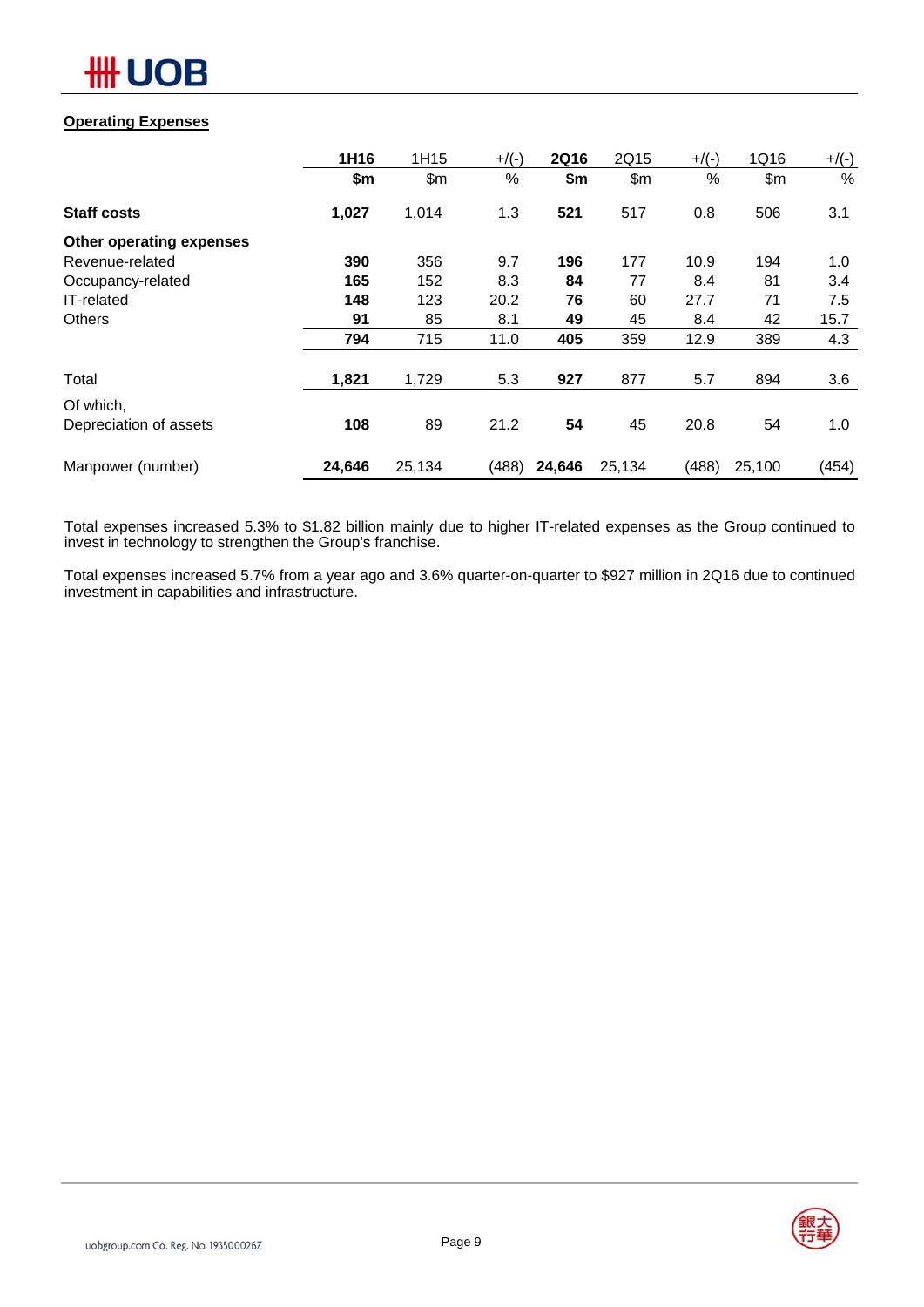# ₩ UOB

### **Allowances for Credit and Other Losses**

|                                | 1H16 | 1H15  | $+$ /(-) | <b>2Q16</b> | 2Q15  | $+$ /(-)   | 1Q16  | $+/(-)$       |
|--------------------------------|------|-------|----------|-------------|-------|------------|-------|---------------|
|                                | \$m  | \$m\$ | %        | \$m         | \$m\$ | $\%$       | \$m\$ | $\frac{0}{0}$ |
| Specific allowances on loans 1 |      |       |          |             |       |            |       |               |
| Singapore                      | 129  | 54    | >100.0   | 96          | 38    | >100.0     | 33    | >100.0        |
| Malaysia                       | 20   | 22    | (7.4)    | 14          | 8     | 63.9       | 6     | >100.0        |
| Thailand                       | 32   | 37    | (13.8)   | 9           | 18    | (51.8)     | 23    | (62.4)        |
| Indonesia                      | 57   | 80    | (29.0)   | 27          | 68    | (60.8)     | 30    | (12.5)        |
| Greater China <sup>2</sup>     | 24   | 16    | 51.0     | 15          | 16    | (5.0)      | 9     | 62.5          |
| <b>Others</b>                  | (8)  | 12    | (>100.0) | (39)        | 11    | (>100.0)   | 31    | (>100.0)      |
|                                | 253  | 221   | 14.9     | 121         | 160   | (24.2)     | 133   | (8.8)         |
| Specific allowances on         |      |       |          |             |       |            |       |               |
| securities and others          | (1)  | 50    | (>100.0) | (8)         | 16    | ( > 100.0) | 7     | (>100.0)      |
| <b>General allowances</b>      | 26   | 51    | (49.1)   | 49          | (23)  | >100.0     | (23)  | >100.0        |
| Total                          | 278  | 321   | (13.5)   | 161         | 152   | 5.7        | 117   | 37.3          |

Total allowances for 1H16 were \$278 million, a decrease of 13.5% year-on-year. Specific allowances for loan increased by \$33 million to \$253 million primarily arising from Singapore but total credit costs remained at 32 basis points.

Total allowances increased 5.7% from a year ago and 37.3% quarter-on-quarter to \$161 million due to the write-back of general allowances on debt securities in 1Q16. Specific allowances on loans decreased to \$121 million largely due to NPL recoveries.

Notes:

- 1 Specific allowances on loans by geography are classified according to where credit risks reside, largely represented by the borrower's country of incorporation/operation (for non-individuals) and residence (for individuals).
- 2 Comprise China, Hong Kong and Taiwan.

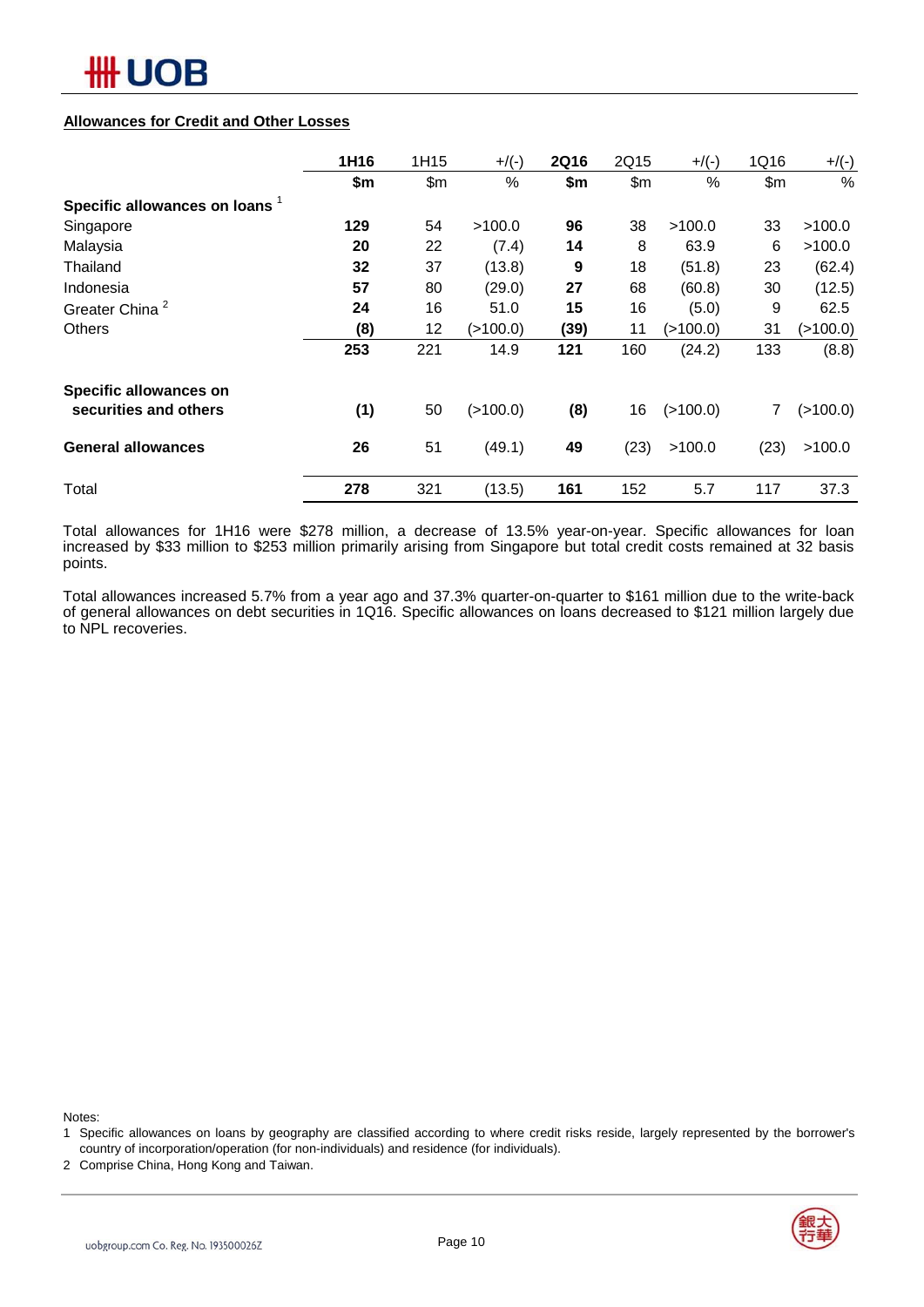# B

**Customer Loans**

|                                                          | <b>Jun-16</b> | Mar-16  | Dec-15  | Jun-15  |
|----------------------------------------------------------|---------------|---------|---------|---------|
|                                                          | \$m           | \$m\$   | \$m\$   | \$m     |
| Gross customer loans                                     | 212,281       | 209,360 | 207,371 | 202,406 |
| Less: Specific allowances                                | 770           | 751     | 773     | 747     |
| General allowances                                       | 3,067         | 3,032   | 2,987   | 2,862   |
| Net customer loans                                       | 208,444       | 205,576 | 203,611 | 198,798 |
| <b>By industry</b>                                       |               |         |         |         |
| Transport, storage and communication                     | 8,897         | 9,388   | 10,019  | 9,590   |
| Building and construction                                | 48,761        | 46,729  | 45,211  | 40,648  |
| Manufacturing                                            | 16,703        | 16,562  | 15,803  | 17,164  |
| Financial institutions, investment and holding companies | 11,778        | 13,154  | 14,282  | 15,834  |
| General commerce                                         | 27,857        | 27,733  | 28,302  | 27,550  |
| Professionals and private individuals                    | 26,599        | 25,828  | 25,950  | 25,829  |
| Housing loans                                            | 59,272        | 58,345  | 56,385  | 55,295  |
| <b>Others</b>                                            | 12,414        | 11,620  | 11,419  | 10,497  |
| Total (gross)                                            | 212,281       | 209,360 | 207,371 | 202,406 |
| <b>By currency</b>                                       |               |         |         |         |
| Singapore dollar                                         | 111,119       | 110,574 | 108,323 | 107,614 |
| US dollar                                                | 37,589        | 35,202  | 35,953  | 33,568  |
| Malaysian ringgit                                        | 23,240        | 23,540  | 22,375  | 23,352  |
| Thai baht                                                | 11,146        | 10,864  | 10,935  | 10,501  |
| Indonesian rupiah                                        | 5,101         | 4,917   | 5,157   | 4,567   |
| <b>Others</b>                                            | 24,085        | 24,263  | 24,628  | 22,805  |
| Total (gross)                                            | 212,281       | 209,360 | 207,371 | 202,406 |
| <b>By maturity</b>                                       |               |         |         |         |
| Within 1 year                                            | 76,103        | 75,355  | 70,864  | 71,567  |
| Over 1 year but within 3 years                           | 41,482        | 40,581  | 40,335  | 37,200  |
| Over 3 years but within 5 years                          | 27,471        | 26,637  | 26,194  | 23,171  |
| Over 5 years                                             | 67,224        | 66,787  | 69,979  | 70,469  |
| Total (gross)                                            | 212,281       | 209,360 | 207,371 | 202,406 |
| By geography $1$                                         |               |         |         |         |
| Singapore                                                | 119,891       | 117,795 | 116,087 | 115,024 |
| Malaysia                                                 | 25,400        | 25,511  | 24,605  | 25,325  |
| Thailand                                                 | 11,643        | 11,382  | 11,481  | 11,003  |
| Indonesia                                                | 11,389        | 10,905  | 11,543  | 10,829  |
| Greater China                                            | 24,376        | 24,557  | 25,217  | 23,915  |
| Others                                                   | 19,582        | 19,211  | 18,438  | 16,310  |
| Total (gross)                                            | 212,281       | 209,360 | 207,371 | 202,406 |
|                                                          |               |         |         |         |

As at 30 June 2016, gross customer loans increased 4.9% from a year ago and 1.4% over the previous quarter to \$212 billion. In constant currency terms, the underlying loan growth was 6.2% year-on-year and 1.9% quarter-on-quarter.

The customer loan base from Singapore grew steadily by 4.2% year-on-year and 1.8% quarter-on-quarter to \$120 billion. In constant currency terms, regional countries continued to contribute a healthy growth year-onyear.

Note:

1 Loans by geography are classified according to where credit risks reside, largely represented by the borrower's country of incorporation/operation (for non-individuals) and residence (for individuals).

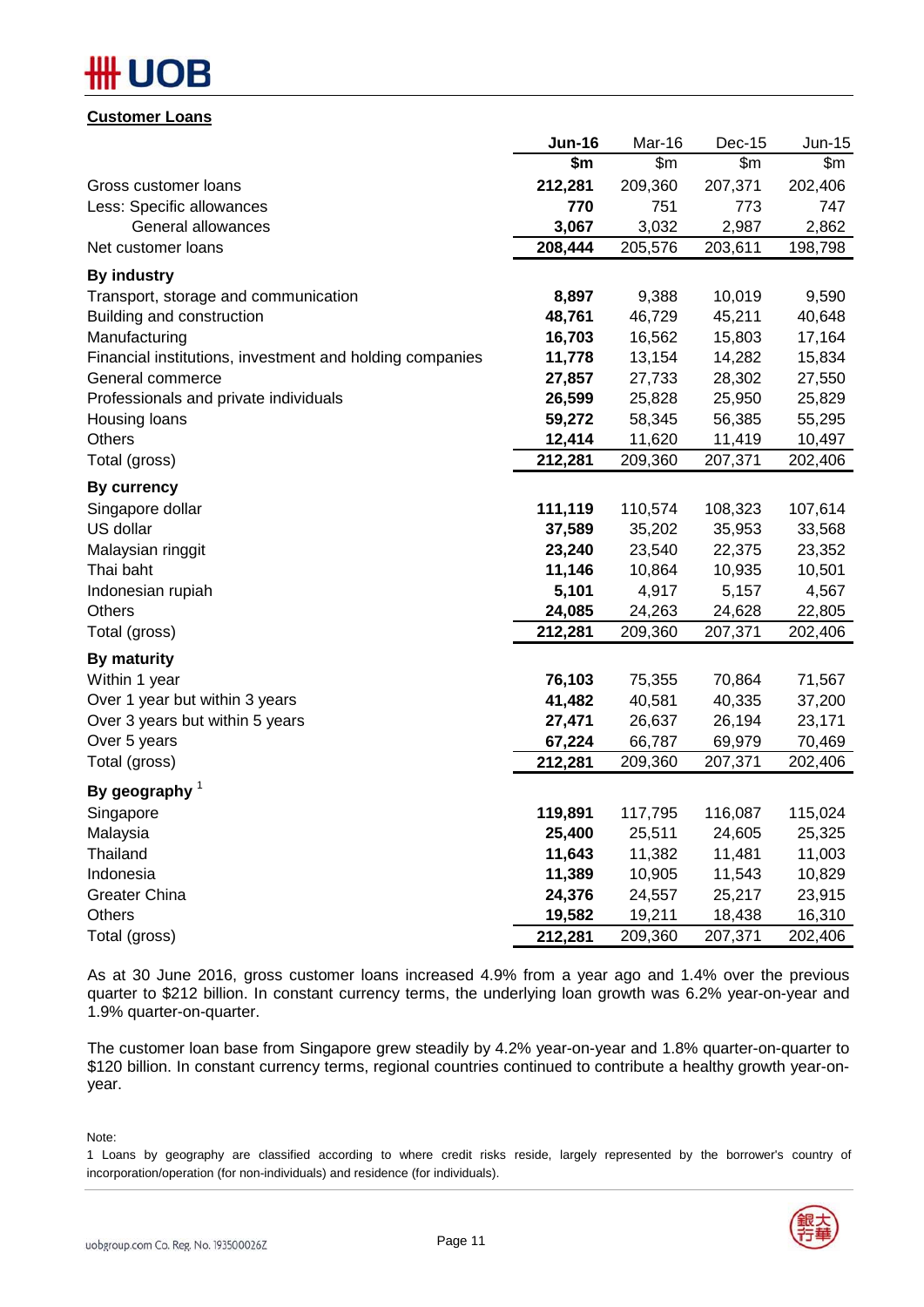

### **Non-Performing Assets**

|                                                          |            | <b>Jun-16</b>  |            | Mar-16         |            | Dec-15         |            | <b>Jun-15</b>  |
|----------------------------------------------------------|------------|----------------|------------|----------------|------------|----------------|------------|----------------|
|                                                          |            | \$m            |            | \$m\$          |            | \$m\$          |            | \$m\$          |
| Loans ("NPL")                                            |            | 3,056          |            | 2,841          |            | 2,882          |            | 2,504          |
| Debt securities and others                               |            | 108            |            | 175            |            | 184            |            | 201            |
| Non-Performing Assets ("NPA")                            |            | 3,164          |            | 3,016          |            | 3,066          |            | 2,705          |
| By grading                                               |            |                |            |                |            |                |            |                |
| Substandard                                              |            | 2,284          |            | 2,213          |            | 2,255          |            | 1,853          |
| Doubtful                                                 |            | 350            |            | 217            |            | 160            |            | 204            |
| Loss                                                     |            | 530            |            | 586            |            | 651            |            | 648            |
| Total                                                    |            | 3,164          |            | 3,016          |            | 3,066          |            | 2,705          |
| <b>By security</b>                                       |            |                |            |                |            |                |            |                |
| Secured by collateral type:                              |            |                |            |                |            |                |            |                |
| Properties                                               |            | 1,179          |            | 1,177          |            | 1,145          |            | 1,106          |
| Shares and debentures<br><b>Fixed deposits</b>           |            | 10<br>6        |            | 25<br>7        |            | 26<br>6        |            | 27<br>14       |
| Others <sup>1</sup>                                      |            | 713            |            | 476            |            | 520            |            | 308            |
|                                                          |            | 1,908          |            | 1,685          |            | 1,697          |            | 1,455          |
| Unsecured                                                |            | 1,256          |            | 1,331          |            | 1,369          |            | 1,250          |
| Total                                                    |            | 3,164          |            | 3,016          |            | 3,066          |            | 2,705          |
| By ageing                                                |            |                |            |                |            |                |            |                |
| Current                                                  |            | 497            |            | 400            |            | 462            |            | 416            |
| Within 90 days                                           |            | 289            |            | 401            |            | 370            |            | 190            |
| Over 90 to 180 days                                      |            | 813            |            | 356            |            | 417            |            | 475            |
| Over 180 days<br>Total                                   |            | 1,565<br>3,164 |            | 1,859<br>3,016 |            | 1,817<br>3,066 |            | 1,624<br>2,705 |
|                                                          |            |                |            |                |            |                |            |                |
| <b>Total Allowances</b>                                  |            |                |            |                |            |                |            |                |
| Specific<br>General                                      |            | 849<br>3,096   |            | 903<br>3,061   |            | 934<br>3,074   |            | 922<br>2,962   |
| Total                                                    |            | 3,945          |            | 3,964          |            | 4,008          |            | 3,884          |
|                                                          |            |                |            |                |            |                |            |                |
|                                                          |            | <b>NPL</b>     |            | <b>NPL</b>     |            | <b>NPL</b>     |            | <b>NPL</b>     |
|                                                          | <b>NPL</b> | ratio          | <b>NPL</b> | ratio          | <b>NPL</b> | ratio          | <b>NPL</b> | ratio          |
| <b>NPL by industry</b>                                   | \$m        | %              | \$m        | $\%$           | \$m        | $\%$           | \$m        | $\%$           |
| Transport, storage and communication                     | 917        | 10.3           | 881        | 9.4            | 977        | 9.8            | 773        | 8.1            |
| Building and construction                                | 209        | 0.4            | 274        | 0.6            | 250        | 0.6            | 223        | 0.5            |
| Manufacturing                                            | 288        | 1.7            | 264        | 1.6            | 287        | 1.8            | 262        | 1.5            |
| Financial institutions, investment and holding companies | 73         | 0.6            | 102        | 0.8            | 102        | 0.7            | 112        | 0.7            |
| General commerce                                         | 610        | 2.2            | 383        | 1.4            | 388        | 1.4            | 280        | 1.0            |
| Professionals and private individuals                    | 286        | 1.1            | 294        | 1.1            | 287        | 1.1            | 252        | 1.0            |
| Housing loans                                            | 563        | 0.9            | 542        | 0.9            | 550        | 1.0            | 541        | 1.0            |
| Others                                                   | 110        | 0.9            | 101        | 0.9            | 41         | 0.4            | 61         | 0.6            |
| Total                                                    | 3,056      | 1.4            | 2,841      | 1.4            | 2,882      | 1.4            | 2,504      | $1.2$          |
|                                                          |            |                |            |                |            |                |            |                |

Note: 1 Comprise mainly of shipping vessels.

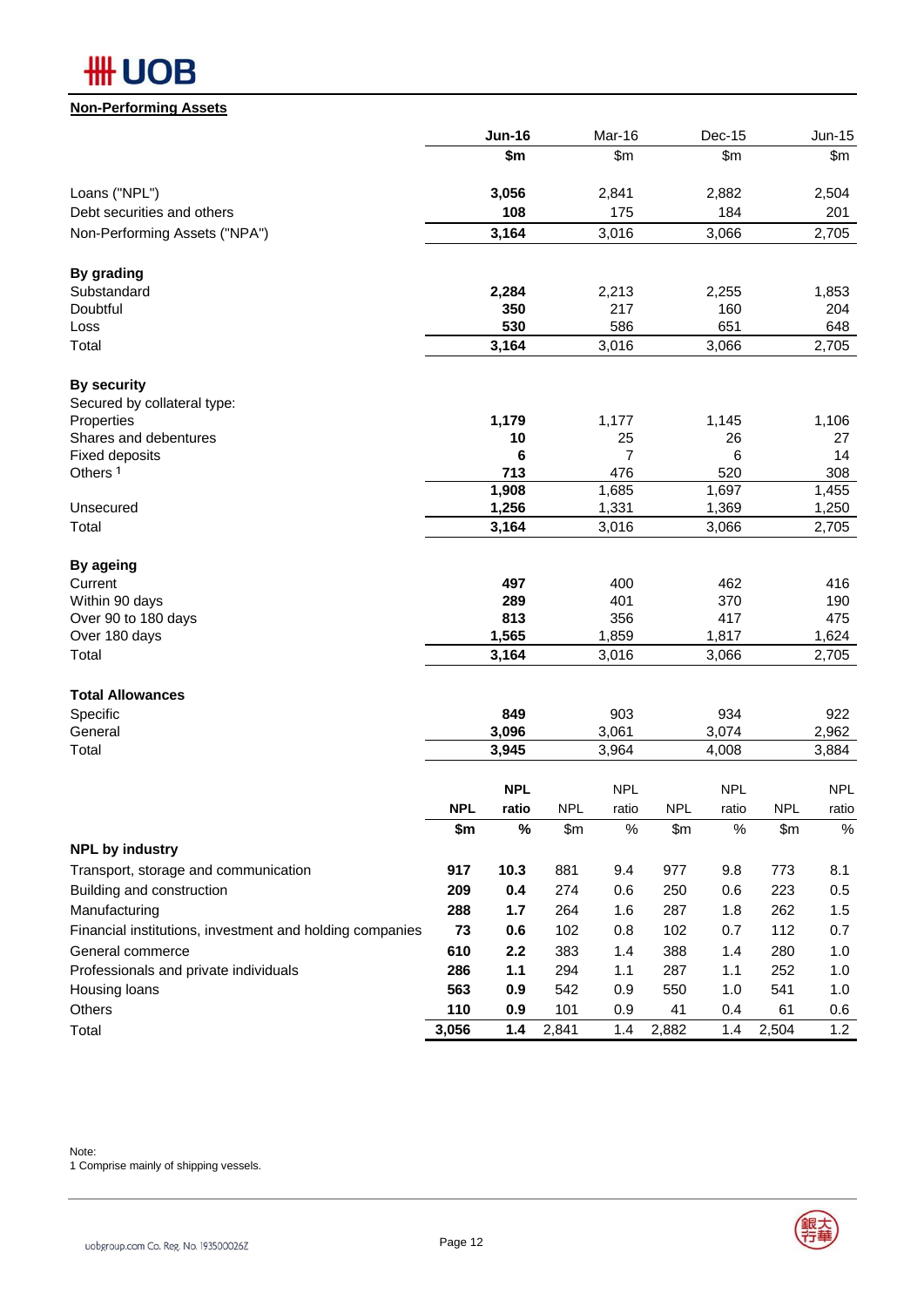# **#HUOB**

**Non-Performing Assets** *(cont'd)*

|                            |                |            |                 |                | <b>Total allowances</b> |
|----------------------------|----------------|------------|-----------------|----------------|-------------------------|
|                            |                | <b>NPL</b> | <b>Specific</b> | as a % of      | as a % of               |
|                            | <b>NPA/NPL</b> | ratio      | allowances      | <b>NPA/NPL</b> | unsecured NPA/NPL       |
| NPL by geography $1$       | \$m            | $\%$       | \$m             | $\%$           | $\%$                    |
| Singapore                  |                |            |                 |                |                         |
| <b>Jun-16</b>              | 1,395          | 1.2        | 297             | 180.9          | 479.8                   |
| Mar-16                     | 1,067          | 0.9        | 250             | 230.3          | 684.4                   |
| Dec-15                     | 1,116          | $1.0$      | 258             | 220.3          | 646.8                   |
| <b>Jun-15</b>              | 931            | 0.8        | 231             | 253.4          | 776.0                   |
| Malaysia                   |                |            |                 |                |                         |
| <b>Jun-16</b>              | 451            | 1.8        | 61              | 114.6          | 497.1                   |
| Mar-16                     | 401            | 1.6        | 60              | 129.9          | 548.4                   |
| Dec-15                     | 386            | 1.6        | 58              | 125.1          | 525.0                   |
| <b>Jun-15</b>              | 423            | 1.7        | 81              | 117.7          | 433.0                   |
| Thailand                   |                |            |                 |                |                         |
| <b>Jun-16</b>              | 264            | 2.3        | 93              | 121.2          | 323.2                   |
| Mar-16                     | 250            | 2.2        | 94              | 123.2          | 308.0                   |
| Dec-15                     | 249            | 2.2        | 91              | 121.7          | 312.4                   |
| <b>Jun-15</b>              | 289            | 2.6        | 135             | 114.9          | 235.5                   |
| Indonesia                  |                |            |                 |                |                         |
| <b>Jun-16</b>              | 564            | 5.0        | 173             | 40.6           | 119.9                   |
| Mar-16                     | 564            | 5.2        | 174             | 39.9           | 116.0                   |
| Dec-15                     | 569            | 4.9        | 175             | 39.9           | 110.2                   |
| <b>Jun-15</b>              | 335            | 3.1        | 117             | 46.9           | 130.8                   |
| Greater China              |                |            |                 |                |                         |
| <b>Jun-16</b>              | 176            | 0.7        | 76              | 97.7           | 167.0                   |
| Mar-16                     | 158            | 0.6        | 51              | 91.8           | 162.9                   |
| Dec-15                     | 218            | 0.9        | 97              | 87.2           | 131.0                   |
| <b>Jun-15</b>              | 149            | 0.6        | 70              | 98.0           | 153.7                   |
| Others                     |                |            |                 |                |                         |
| <b>Jun-16</b>              | 206            | $1.1$      | 70              | 36.4           | 57.3                    |
| Mar-16                     | 401            | 2.1        | 122             | 31.7           | 39.0                    |
| Dec-15                     | 344            | 1.9        | 94              | 28.8           | 36.5                    |
| Jun-15                     | 377            | 2.3        | 113             | 31.0           | 41.1                    |
|                            |                |            |                 |                |                         |
| <b>Group NPL</b>           |                |            |                 |                |                         |
| <b>Jun-16</b>              | 3,056          | 1.4        | 770             | 125.6          | 332.5                   |
| Mar-16                     | 2,841          | 1.4        | 751             | 133.2          | 325.3                   |
| Dec-15                     | 2,882          | $1.4$      | 773             | 130.5          | 315.7                   |
| <b>Jun-15</b>              | 2,504          | $1.2$      | 747             | 144.1          | 340.5                   |
| Debt securities and others |                |            |                 |                |                         |
| <b>Jun-16</b>              | 108            |            | 79              | 99.5           | 105.4                   |
| Mar-16                     | 175            |            | 152             | 103.1          | 107.4                   |
| Dec-15                     | 184            |            | 161             | 134.8          | 139.3                   |
| Jun-15                     | 201            |            | 175             | 136.8          | 144.7                   |
| <b>Group NPA</b>           |                |            |                 |                |                         |
| <b>Jun-16</b>              | 3,164          |            | 849             | 124.7          | 314.1                   |
| Mar-16                     | 3,016          |            | 903             | 131.4          | 297.8                   |
| $Dec-15$                   | 3,066          |            | 934             | 130.7          | 292.8                   |
| $Jun-15$                   | 2,705          |            | 922             | 143.6          | 310.7                   |

Asset quality remained stable with NPL ratio at 1.4% and NPL coverage strong at 125.6% or 332.5% after taking collateral into account.

Group NPL increased 22.0% from a year ago to \$3.06 billion attributable to new NPLs in Singapore and Indonesia. As compared to the previous quarter, Group NPLs increased \$215 million mainly in Singapore and Malaysia.

Note:

1 Non-performing loans by geography are classified according to where credit risks reside, largely represented by the borrower's country of incorporation/operation (for non-individuals) and residence (for individuals).

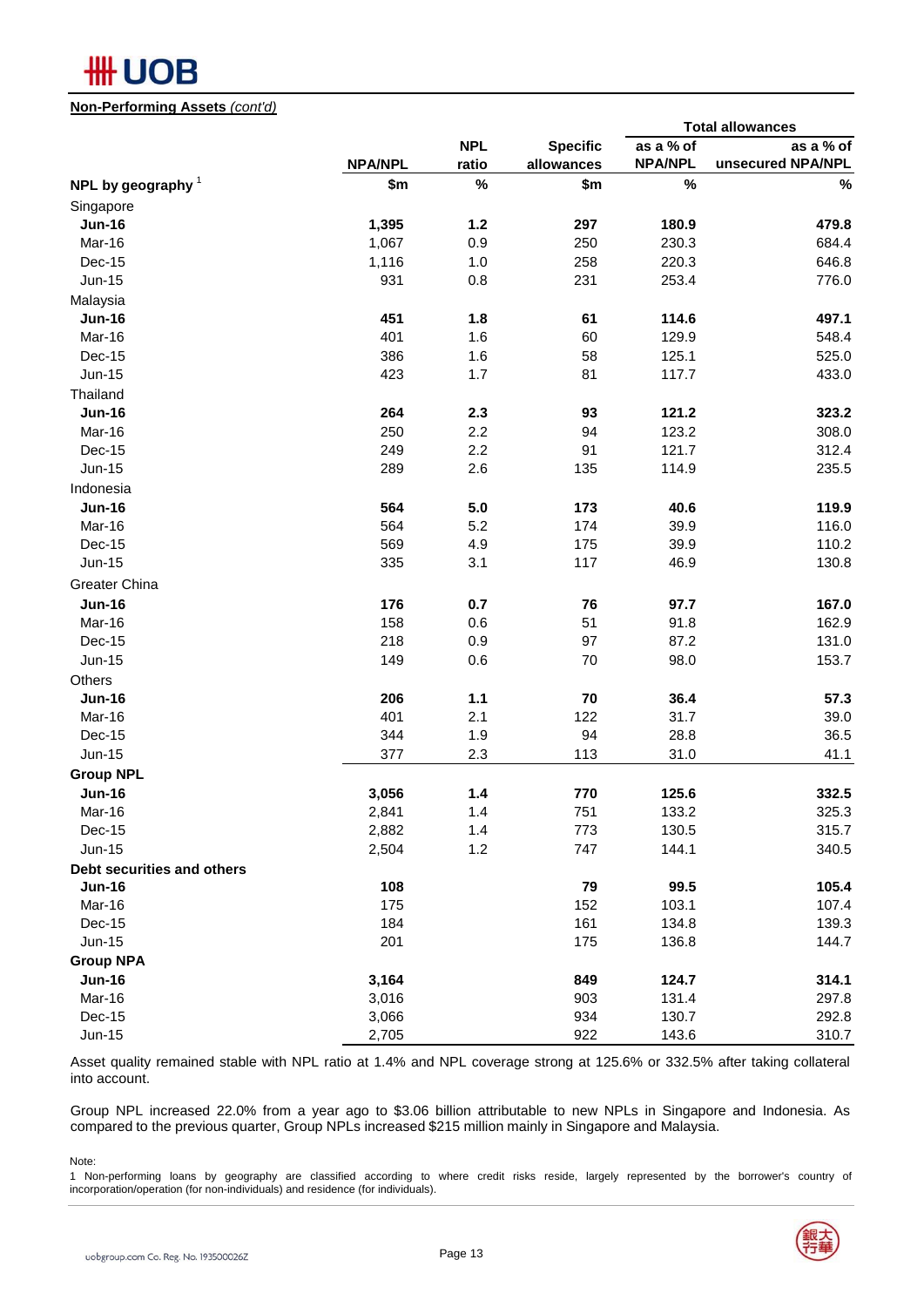# DB

### **Customer Deposits**

|                                         | <b>Jun-16</b> | Mar-16  | Dec-15  | Jun-15  |
|-----------------------------------------|---------------|---------|---------|---------|
|                                         | \$m           | \$m\$   | \$m     | \$m     |
| By product                              |               |         |         |         |
| <b>Fixed deposits</b>                   | 130,953       | 136,046 | 125,486 | 133,995 |
| Savings deposits                        | 57,756        | 57,368  | 55,966  | 53,765  |
| <b>Current accounts</b>                 | 49,778        | 51,572  | 51,221  | 46,970  |
| <b>Others</b>                           | 9,665         | 9,793   | 7,852   | 6,755   |
| Total                                   | 248,153       | 254,779 | 240,524 | 241,485 |
| By maturity                             |               |         |         |         |
| Within 1 year                           | 239,917       | 247,085 | 234,414 | 234,455 |
| Over 1 year but within 3 years          | 5,984         | 5,472   | 4,130   | 5,380   |
| Over 3 years but within 5 years         | 1,015         | 832     | 723     | 508     |
| Over 5 years                            | 1,237         | 1,390   | 1,258   | 1,142   |
| Total                                   | 248,153       | 254,779 | 240,524 | 241,485 |
| By currency                             |               |         |         |         |
| Singapore dollar                        | 118,386       | 122,817 | 115,650 | 114,691 |
| US dollar                               | 58,948        | 61,595  | 54,236  | 60,590  |
| Malaysian ringgit                       | 25,328        | 25,266  | 24,122  | 26,047  |
| Thai baht                               | 11,986        | 11,776  | 11,782  | 10,655  |
| Indonesian rupiah                       | 5,160         | 5,283   | 5,252   | 4,718   |
| Others                                  | 28,345        | 28,042  | 29,483  | 24,784  |
| Total                                   | 248,153       | 254,779 | 240,524 | 241,485 |
| Group Loan/Deposit ratio (%)            | 84.0          | 80.7    | 84.7    | 82.3    |
| Singapore dollar Loan/Deposit ratio (%) | 91.9          | 88.1    | 91.7    | 91.9    |
| US dollar Loan/Deposit ratio (%)        | 63.1          | 56.7    | 65.6    | 54.9    |
|                                         |               |         |         |         |

Customer deposits grew 2.8% from a year ago to \$248 billion, led mainly by the growth in Singapore dollar deposits. As compared to 1Q16, customer deposits declined 2.6% on the back of proactive liquidity management.

As at 30 June 2016, the Group's loan-to-deposit ratio and Singapore dollar loan-to-deposit ratio remained healthy at 84.0% and 91.9% respectively.

### **Debts Issued**

|                               | $Jun-16$ | Mar-16 | $Dec-15$ | Jun-15 |
|-------------------------------|----------|--------|----------|--------|
|                               | \$m      | \$m    | \$m      | \$m\$  |
| Unsecured                     |          |        |          |        |
| Subordinated debts            | 4,806    | 5,804  | 4.878    | 4,834  |
| Commercial papers             | 8,230    | 8,458  | 9,666    | 6,609  |
| Fixed and floating rate notes | 3,559    | 4,055  | 3,785    | 3,593  |
| <b>Others</b>                 | 1,536    | 1,584  | 1,959    | 1,799  |
| <b>Secured</b>                |          |        |          |        |
| Covered bonds                 | 747      | 761    |          |        |
| Total                         | 18,878   | 20,662 | 20,288   | 16,834 |
| Due within 1 year             | 10,560   | 11,295 | 12,143   | 7,993  |
| Due after 1 year              | 8,318    | 9,367  | 8,146    | 8,840  |
| Total                         | 18,878   | 20,662 | 20,288   | 16,834 |
|                               |          |        |          |        |

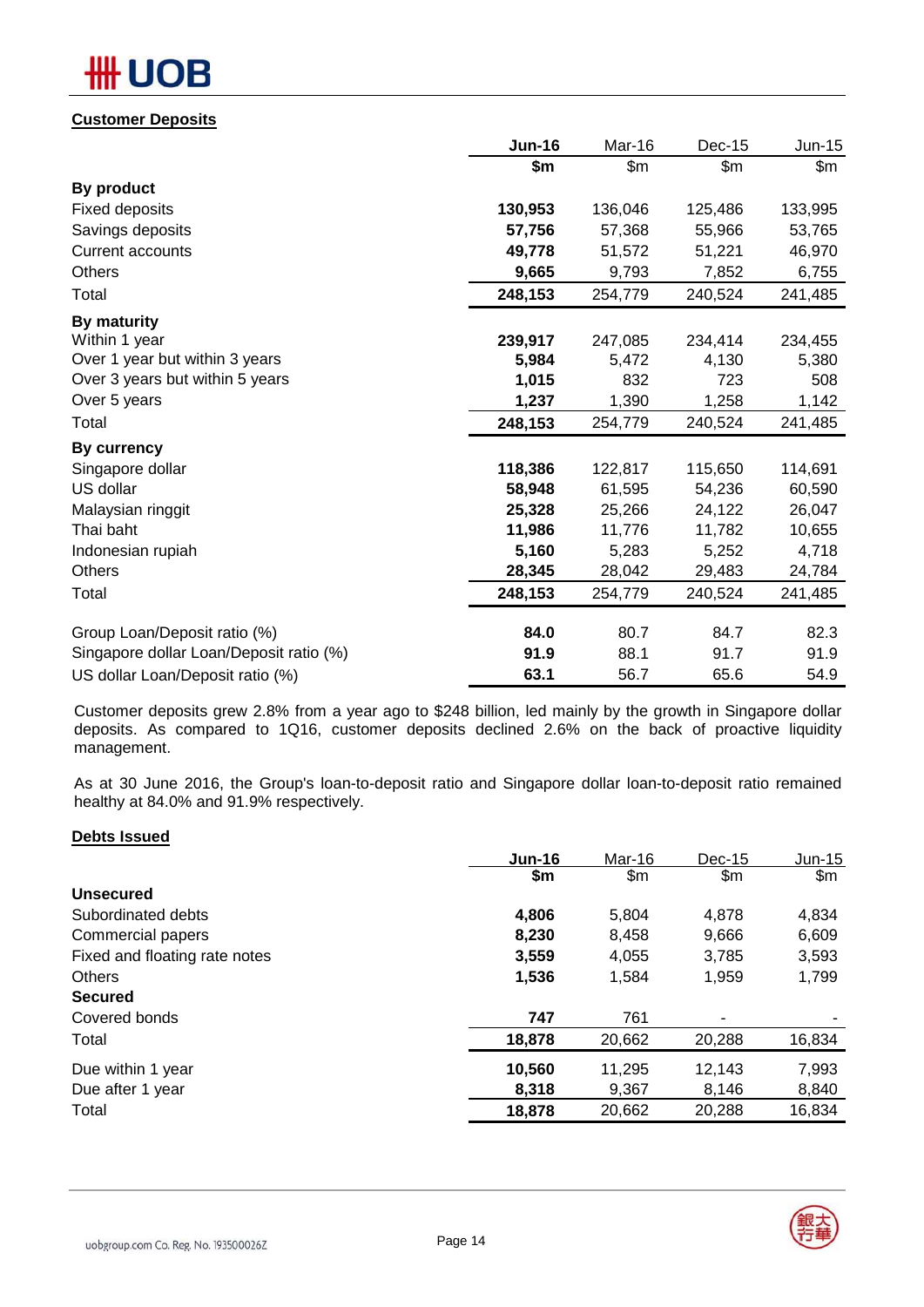

### **Shareholders' Equity**

|                                                    | Jun-16 | Mar-16 | $Dec-15$ | $Jun-15$ |
|----------------------------------------------------|--------|--------|----------|----------|
|                                                    | \$m    | \$m    | \$m      | \$m      |
| Shareholders' equity                               | 31,279 | 30.629 | 30.768   | 30.548   |
| Add: Revaluation surplus                           | 4,359  | 4.360  | 4.357    | 4.220    |
| Shareholders' equity including revaluation surplus | 35,637 | 34.989 | 35,126   | 34,768   |

Shareholders' equity increased by 2.4% from a year ago to \$31.3 billion as at 30 June 2016 led by higher retained earnings partially offset by lower available-for-sale reserves. Compared with 1Q16, shareholders' equity rose 2.1% mainly contributed by higher profits and issuance of \$750 million Additional Tier 1 capital securities.

As at 30 June 2016, revaluation surplus of \$4.36 billion relating to the Group's properties, is not recognised in the financial statements.

### **Changes in Issued Shares of the Bank**

|                                                         | <b>Number of shares</b> |           |             |           |  |  |  |
|---------------------------------------------------------|-------------------------|-----------|-------------|-----------|--|--|--|
|                                                         | 1H16                    | 1H15      | <b>2Q16</b> | 2Q15      |  |  |  |
|                                                         | '000                    | '000      | '000        | '000      |  |  |  |
| <b>Ordinary shares</b>                                  |                         |           |             |           |  |  |  |
| Balance at beginning of period                          | 1,614,544               | 1,614,544 | 1,619,570   | 1,614,544 |  |  |  |
| Issue of shares under scrip dividend scheme             | 5,026                   |           |             |           |  |  |  |
| Balance at end of period                                | 1,619,570               | 1,614,544 | 1,619,570   | 1,614,544 |  |  |  |
| <b>Treasury shares</b>                                  |                         |           |             |           |  |  |  |
| Balance at beginning of period                          | (12, 281)               | (11, 857) | (12, 279)   | (12, 280) |  |  |  |
| Share buyback - held in treasury                        |                         | (812)     |             | (216)     |  |  |  |
| Issue of shares under share-based<br>compensation plans | 4                       | 398       | 2           | 225       |  |  |  |
| Balance at end of period                                | (12, 277)               | (12, 271) | (12, 277)   | (12, 271) |  |  |  |
| Ordinary shares net of treasury shares                  | 1,607,293               | 1,602,273 | 1,607,293   | 1,602,273 |  |  |  |

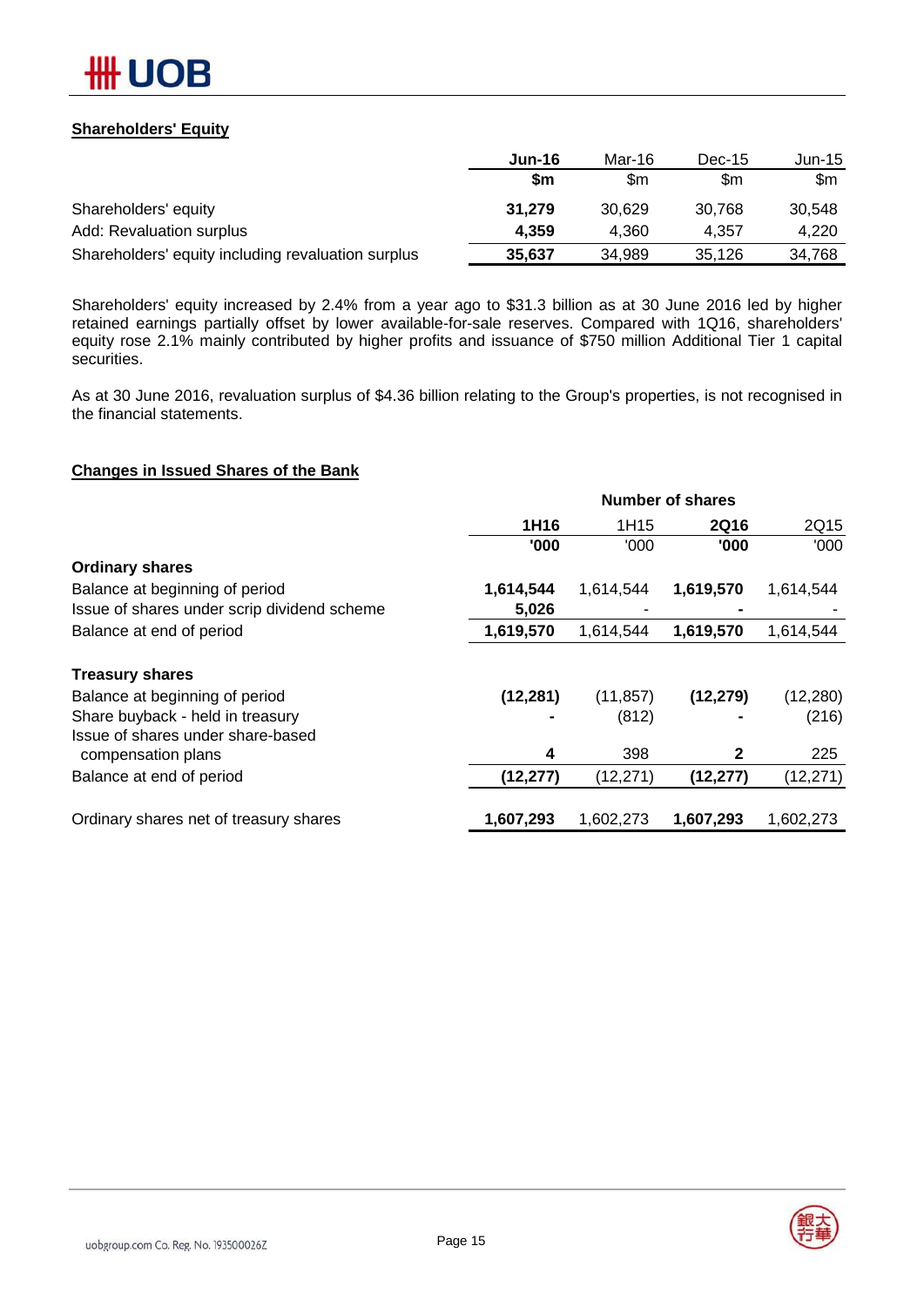

### **Performance by Business Segment**

Segmental reporting is prepared based on the Group's internal organisational structure. The Banking Group is organised into three major business segments – Group Retail, Group Wholesale Banking and Global Markets. Others segment includes non banking activities and corporate functions.

Due to business reorganisations during the year, Investment Management and Central Treasury (previously included in Global Markets and Investment Management) are now reported under the Others segment.

Comparative segment information for prior periods had been restated to be consistent with the current period's segment definition.

#### **Group Retail ("GR")**

GR segment covers personal and small enterprise customers.

Customers have access to a diverse range of products and services, including deposits, insurance, card, wealth management, investment, loan and trade financing products which are available across the Group's global branch network.

Profit before tax increased 22% to \$798 million in 1H16, mainly driven by higher net interest income, but offset by lower fee income from wealth management products. Compared to 2Q15, profit before tax rose 29% to \$419 million, on the back of higher loan growth and lower allowances. Profit before tax was 11% higher from the previous quarter, led by higher fee income from wealth management and credit card products.

#### **Group Wholesale Banking ("GWB")**

GWB encompasses corporate and institutional client segments which include medium and large enterprises, local corporations, multi-national corporations, financial institutions, government-linked entities, financial sponsors and property funds.

GWB provides customers with a broad range of products and services, including financing, trade services, cash management, capital markets solutions and advisory, treasury products and bank notes.

Profit before tax was \$1,183 million in 1H16, 6% higher than a year ago mainly due to net interest income from increased loan volumes. This was partially offset by higher expenses resulted from the continued investment in product capabilities and hiring of new talents as the business expanded regionally. Compared to a year ago, profit before tax for 2Q16 increased 11% to \$592 million contributed by higher loan volume while allowances declined 33% to \$77 million. Profit before tax was relatively flat against the previous quarter.

#### **Global Markets ("GM")**

GM provides a comprehensive suite of treasury products and services across multi asset classes which includes foreign exchange, interest rate, credit, commodities, equities and structured investment products to help customers manage market risks and volatility. GM also engages in market making activities and management of funding and liquidity.

Income from products and services offered to customers of Group Retail and Group Wholesale Banking are reflected in the respective client segments.

Profit before tax increased 18% to \$130 million in 1H16 as compared to a year ago. Total income rose 21% to \$283 million, driven by higher gains on debt securities and market making activities from favourable positioning. Total expenses increased 22% to \$153 million, primarily from higher revenue related expenses and continued investments in staff and product capabilities. Compared to a year ago, profit before tax rose 85% to \$63 million, largely contributed by higher gains from market making activities. However, profit before tax in 2Q16 decreased 7% quarter-on-quarter mainly from lower gains from hedging activities.

#### **Others**

Others segment includes corporate support functions and decisions not attributable to business segments mentioned above and other activities, which comprises property, insurance and investment management.

Other segment recorded a net loss of \$216 million in 1H16 and \$106 million in 2Q16. Compared to the corresponding periods last year, performance was affected by lower income from investment, central treasury activities and share of associates' loss. Net loss narrowed in 2Q16 from the previous quarter due to investment income.

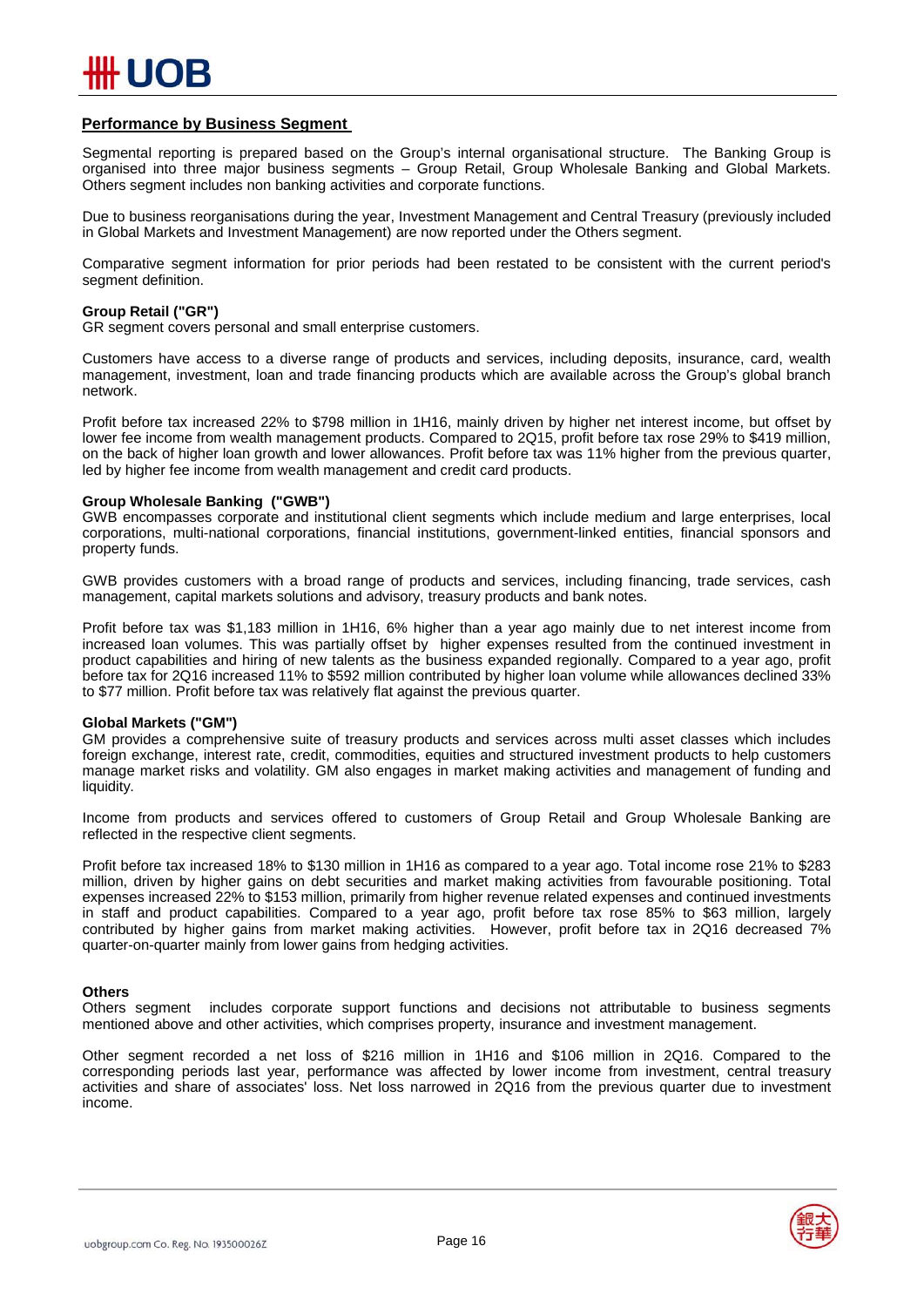

# **Performance by Business Segment** <sup>1</sup> *(cont'd)*

| Selected income statement items                  | <b>GR</b> | <b>GWB</b> | <b>GM</b>      | <b>Others</b> | <b>Total</b>           |
|--------------------------------------------------|-----------|------------|----------------|---------------|------------------------|
|                                                  | \$m       | \$m        | \$m            | \$m           | $\overline{\text{sm}}$ |
| 1H <sub>16</sub>                                 |           |            |                |               |                        |
| Net interest income                              | 1,192     | 1,225      | 49             | 19            | 2,485                  |
| Non-interest income                              | 575       | 521        | 233            | 178           | 1,507                  |
| Operating income                                 | 1,767     | 1,746      | 283            | 197           | 3,993                  |
| Operating expenses                               | (884)     | (394)      | (153)          | (390)         | (1,821)                |
| Allowances for credit and other losses           | (85)      | (169)      |                | (24)          | (278)                  |
| Share of profit of associates and joint ventures |           | 1          |                | 1             | $\mathbf{2}$           |
| Profit before tax                                | 798       | 1,183      | 130            | (216)         | 1,895                  |
| Tax                                              |           |            |                |               | (323)                  |
| Profit for the financial period                  |           |            |                |               | 1,572                  |
| <b>Other information:</b>                        |           |            |                |               |                        |
| Capital expenditure                              | 10        | 10         | 7              | 150           | 178                    |
| Depreciation of assets                           | 8         | 4          | $\mathbf{2}$   | 93            | 108                    |
| 1H15                                             |           |            |                |               |                        |
| Net interest income                              | 1,024     | 1,119      | 123            | 148           | 2,414                  |
| Non-interest income                              | 609       | 522        | 111            | 226           | 1,468                  |
| Operating income                                 | 1,633     | 1,641      | 234            | 374           | 3,882                  |
| Operating expenses                               | (882)     | (377)      | (125)          | (345)         | (1,729)                |
| Allowances for credit and other losses           | (96)      | (146)      |                | (79)          | (321)                  |
| Share of profit of associates and joint ventures |           |            |                | 44            | 44                     |
| Profit before tax                                | 655       | 1,118      | 110            | (7)           | 1,876                  |
| Tax                                              |           |            |                |               | (306)                  |
| Profit for the financial period                  |           |            |                |               | 1,570                  |
| <b>Other information:</b>                        |           |            |                |               |                        |
| Capital expenditure                              | 10        | 10         | 12             | 421           | 454                    |
| Depreciation of assets                           | 6         | 3          | $\overline{c}$ | 78            | 89                     |

Note:

1 Transfer prices between operating segments are on arm's length basis in a manner similar to transactions with third parties.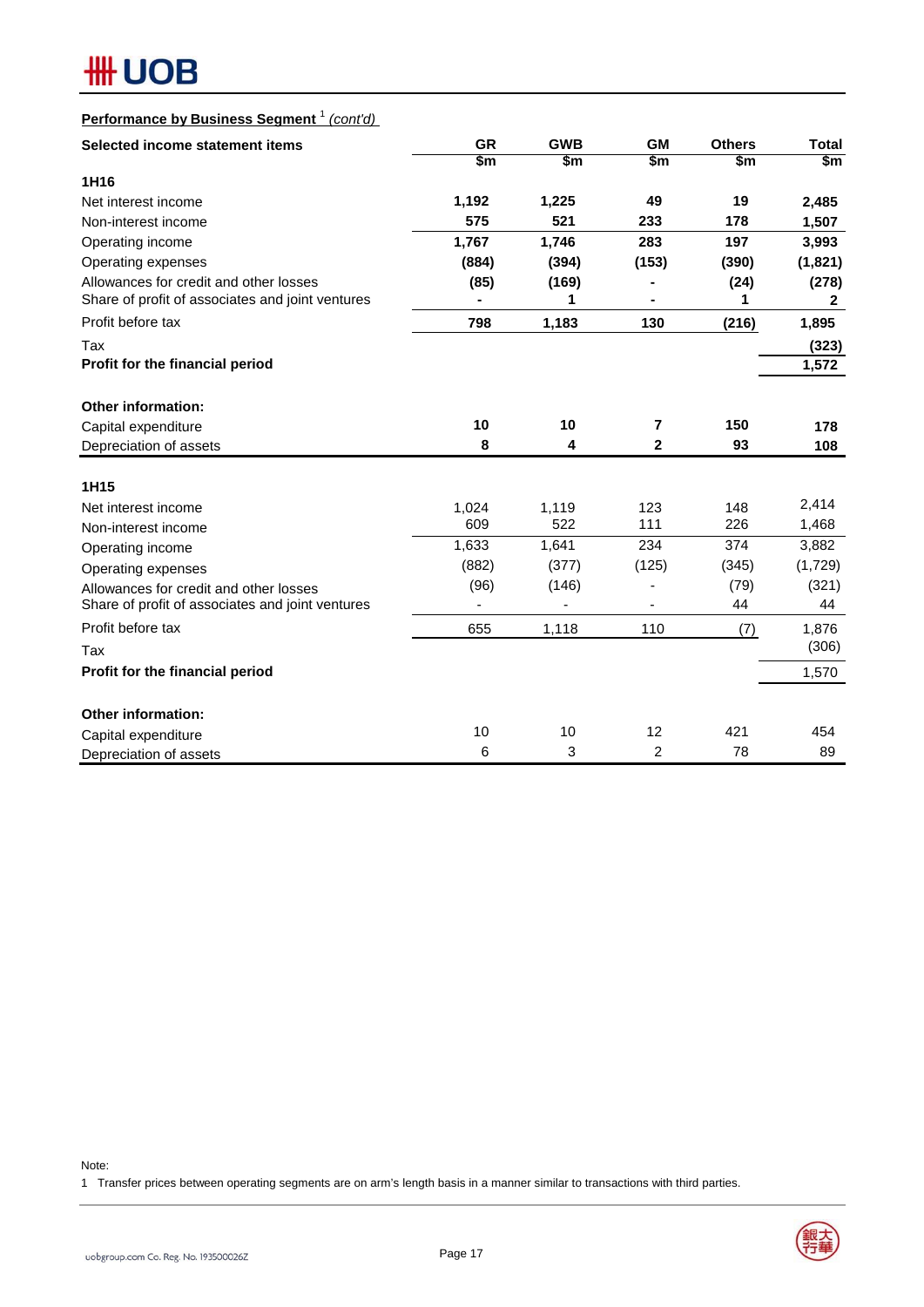# **HH UOB**

# **Performance by Business Segment** <sup>1</sup> *(cont'd)*

| Selected income statement items                  | <b>GR</b> | <b>GWB</b>   | <b>GM</b>                    | <b>Others</b> | <b>Total</b> |
|--------------------------------------------------|-----------|--------------|------------------------------|---------------|--------------|
|                                                  | \$m       | \$m          | \$m                          | \$m           | \$m          |
| <b>2Q16</b>                                      |           |              |                              |               |              |
| Net interest income                              | 597       | 605          | 31                           | (22)          | 1,211        |
| Non-interest income                              | 310       | 258          | 109                          | 136           | 813          |
| Operating income                                 | 907       | 863          | 140                          | 114           | 2,024        |
| Operating expenses                               | (446)     | (195)        | (78)                         | (208)         | (927)        |
| Allowances for credit and other losses           | (42)      | (77)         |                              | (42)          | (161)        |
| Share of profit of associates and joint ventures |           | 1            |                              | 31            | 32           |
| Profit before tax                                | 419       | 592          | 63                           | (106)         | 968          |
| Tax                                              |           |              |                              |               | (165)        |
| Profit for the financial period                  |           |              |                              |               | 803          |
| <b>Other information:</b>                        |           |              |                              |               |              |
| Capital expenditure                              | 5         | 6            | 4                            | 87            | 102          |
| Depreciation of assets                           | 4         | $\mathbf{2}$ | 1                            | 47            | 54           |
| <b>2Q15</b>                                      |           |              |                              |               |              |
| Net interest income                              | 528       | 576          | 59                           | 50            | 1,213        |
| Non-interest income                              | 310       | 262          | 38                           | 104           | 714          |
| Operating income                                 | 838       | 838          | 97                           | 154           | 1,927        |
| Operating expenses                               | (454)     | (193)        | (63)                         | (167)         | (877)        |
| Allowances for credit and other losses           | (59)      | (114)        | $\qquad \qquad \blacksquare$ | 21            | (152)        |
| Share of profit of associates and joint ventures |           |              |                              | 40            | 40           |
| Profit before tax                                | 325       | 531          | 34                           | 48            | 938          |
| Tax                                              |           |              |                              |               | (173)        |
| Profit for the financial period                  |           |              |                              |               | 764          |
| <b>Other information:</b>                        |           |              |                              |               |              |
| Capital expenditure                              | 5         | 7            | 5                            | 385           | 403          |
| Depreciation of assets                           | 3         | 2            | 1                            | 40            | 45           |
| <b>1Q16</b>                                      |           |              |                              |               |              |
| Net interest income                              | 595       | 620          | 18                           | 42            | 1,275        |
| Non-interest income                              | 265       | 263          | 125                          | 42            | 695          |
| Operating income                                 | 860       | 883          | 143                          | 83            | 1,969        |
| Operating expenses                               | (438)     | (199)        | (75)                         | (182)         | (894)        |
| Allowances for credit and other losses           | (43)      | (92)         | ÷,                           | 18            | (117)        |
| Share of profit of associates and joint ventures |           |              |                              | (30)          | (30)         |
| Profit before tax                                | 379       | 592          | 68                           | (112)         | 927          |
| Tax                                              |           |              |                              |               | (158)        |
| Profit for the financial period                  |           |              |                              |               | 769          |
| Other information:                               |           |              |                              |               |              |
| Capital expenditure                              | 5         | 4            | 4                            | 63            | 76           |
| Depreciation of assets                           | 4         | 2            | $\overline{c}$               | 46            | 54           |

Note:

1 Transfer prices between operating segments are on arm's length basis in a manner similar to transactions with third parties.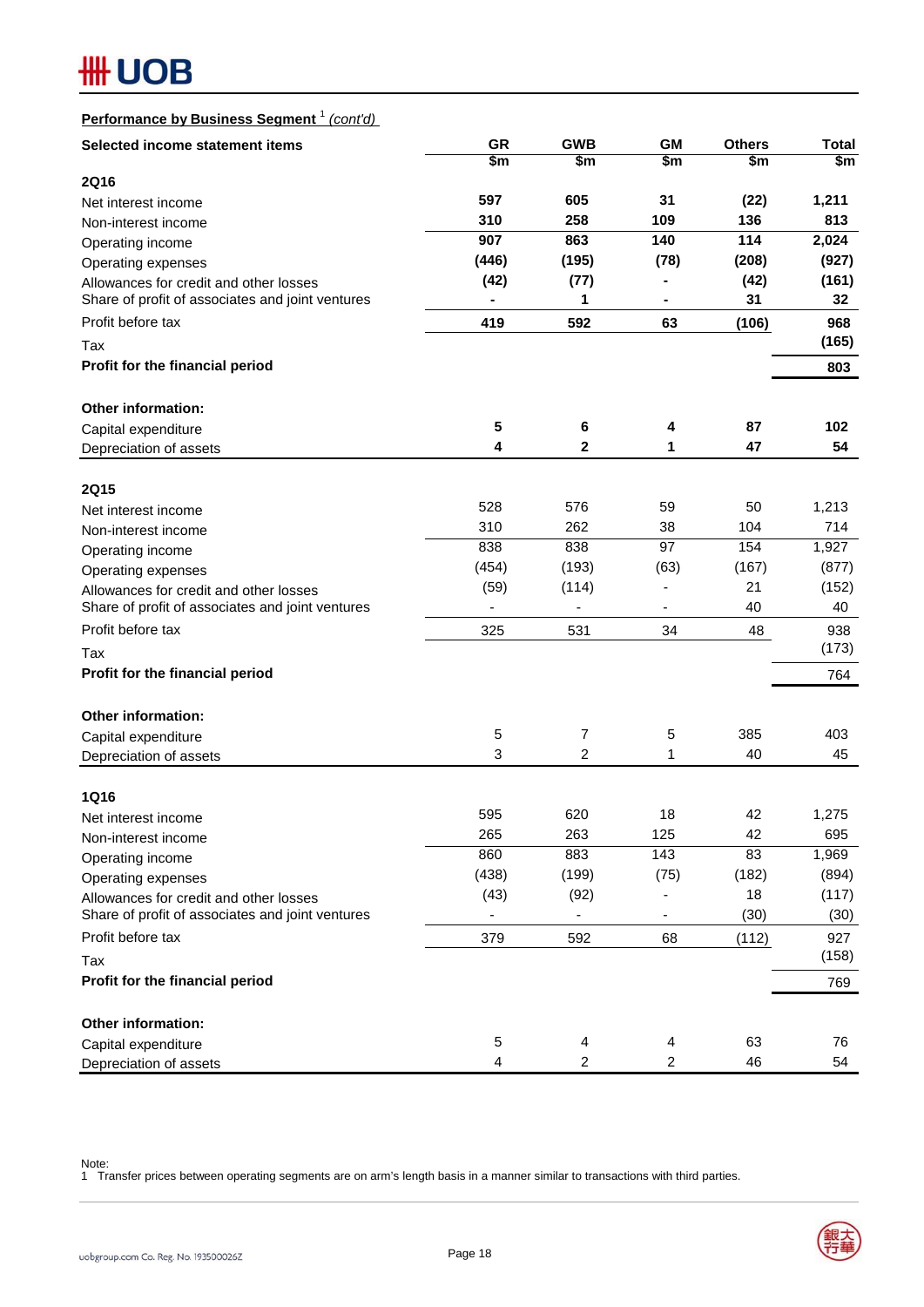# **HH UOB**

# **Performance by Business Segment** <sup>1</sup> *(cont'd)*

| Selected balance sheet items                                     | <b>GR</b>              | <b>GWB</b> | <b>GM</b>              | <b>Others</b>    | <b>Total</b>           |  |
|------------------------------------------------------------------|------------------------|------------|------------------------|------------------|------------------------|--|
|                                                                  | $\overline{\text{sm}}$ | \$m        | $\overline{\text{sm}}$ | \$m              | $\overline{\text{sm}}$ |  |
| At 30 June 2016                                                  |                        |            |                        |                  |                        |  |
| <b>Segment assets</b>                                            | 94,336                 | 137,420    | 49,574                 | 35,078           | 316,408                |  |
| Intangible assets                                                | 1,317                  | 2,086      | 659                    | 81               | 4,143                  |  |
| Investment in associates and joint ventures                      |                        | 42         |                        | 1,040            | 1,081                  |  |
| <b>Total assets</b>                                              | 95,652                 | 139,548    | 50,234                 | 36,198           | 321,632                |  |
| <b>Segment liabilities</b>                                       | 120,938                | 123,067    | 27,733                 | 18,455           | 290,193                |  |
| Other information:                                               |                        |            |                        |                  |                        |  |
| Gross customer loans                                             | 94,200                 | 118,036    | 37                     | 8                | 212,281                |  |
| Non-performing assets                                            | 987                    | 2,117      | 17                     | 44               | 3,164                  |  |
| At 31 March 2016                                                 |                        |            |                        |                  |                        |  |
| <b>Segment assets</b>                                            | 93,016                 | 134,294    | 57,243                 | 39,878           | 324,431                |  |
| Intangible assets                                                | 1,319                  | 2,090      | 660                    | 73               | 4,142                  |  |
| Investment in associates and joint ventures                      |                        | 40         |                        | 1,054            | 1,093                  |  |
| <b>Total assets</b>                                              | 94,335                 | 136,423    | 57,904                 | 41,004           | 329,666                |  |
| <b>Segment liabilities</b>                                       | 118,888                | 132,787    | 27,547                 | 19,655           | 298,877                |  |
| <b>Other information:</b>                                        |                        |            |                        |                  |                        |  |
| Gross customer loans                                             | 92,875                 | 116,451    | 25                     | $\boldsymbol{9}$ | 209,360                |  |
| Non-performing assets                                            | 943                    | 1,989      | 17                     | 67               | 3,016                  |  |
|                                                                  |                        |            |                        |                  |                        |  |
| At 30 June 2015                                                  | 89,594                 | 127,700    | 49,656                 | 37,906           | 304,855                |  |
| <b>Segment assets</b>                                            | 1,319                  | 2,090      | 660                    | 74               | 4,143                  |  |
| Intangible assets<br>Investment in associates and joint ventures |                        |            | $\blacksquare$         | 1,079            | 1,079                  |  |
| <b>Total assets</b>                                              | 90,913                 | 129,789    | 50,316                 | 39,059           | 310,077                |  |
| <b>Segment liabilities</b>                                       | 112,392                | 127,902    | 22,709                 | 16,363           | 279,366                |  |
| <b>Other information:</b>                                        |                        |            |                        |                  |                        |  |
| Gross customer loans                                             | 89,471                 | 112,432    | 493                    | 10               | 202,406                |  |
| Non-performing assets                                            | 875                    | 1,725      | 18                     | 88               | 2,705                  |  |

Note:

1 Transfer prices between operating segments are on arm's length basis in a manner similar to transactions with third parties.

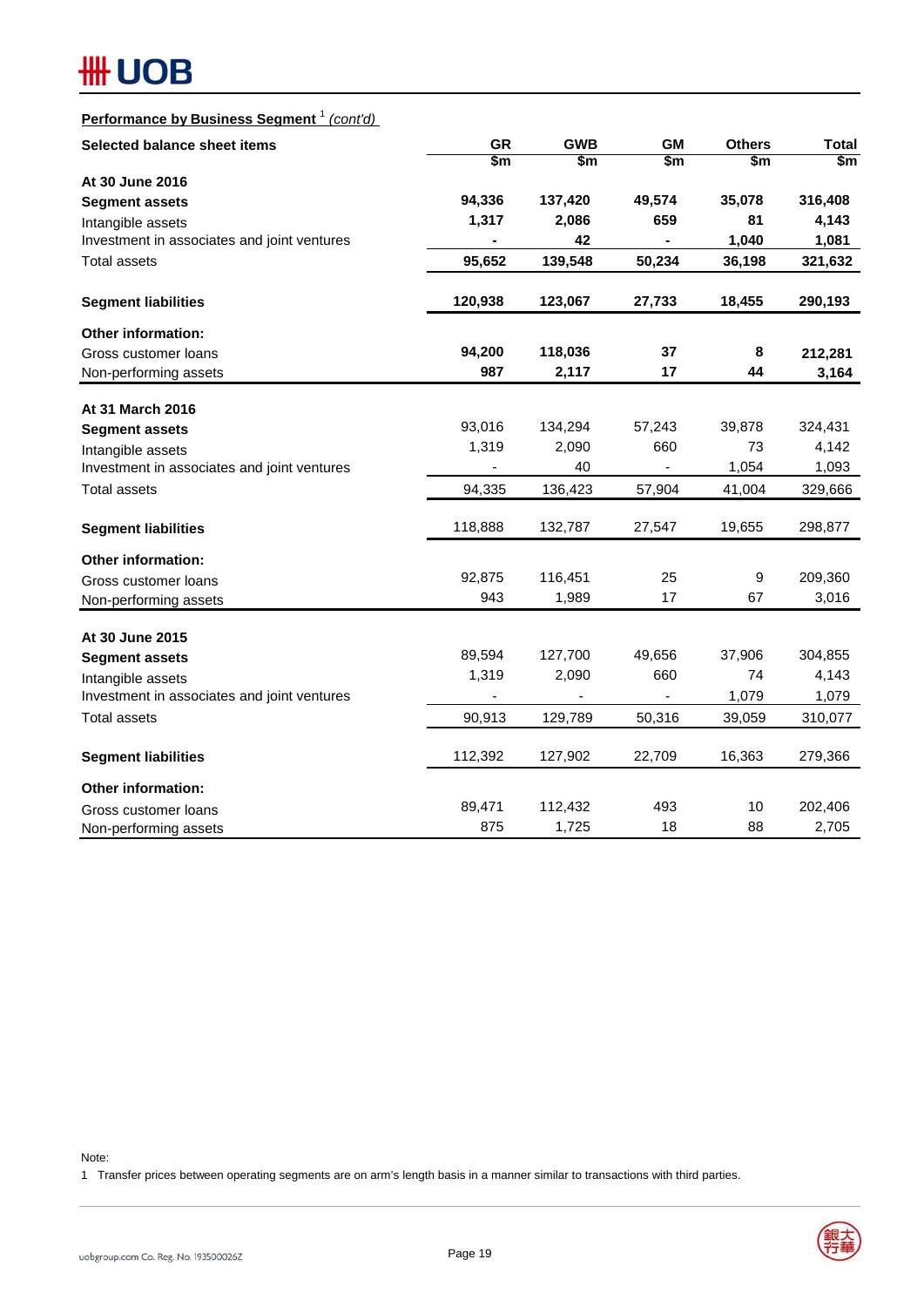

### **Performance by Geographical Segment** <sup>1</sup>

|                               | 1H16  | 1H15  | <b>2Q16</b> | 2Q15  | 1Q16  |
|-------------------------------|-------|-------|-------------|-------|-------|
|                               | \$m   | \$m\$ | \$m         | \$m\$ | \$m\$ |
| <b>Total operating income</b> |       |       |             |       |       |
| Singapore                     | 2,323 | 2,222 | 1,182       | 1,102 | 1,141 |
| Malaysia                      | 491   | 507   | 241         | 246   | 250   |
| Thailand                      | 396   | 384   | 203         | 191   | 192   |
| Indonesia                     | 232   | 191   | 121         | 94    | 112   |
| <b>Greater China</b>          | 305   | 341   | 151         | 170   | 155   |
| <b>Others</b>                 | 245   | 237   | 126         | 124   | 119   |
| Total                         | 3,993 | 3,882 | 2,024       | 1,927 | 1,969 |
|                               |       |       |             |       |       |
| <b>Profit before tax</b>      |       |       |             |       |       |
| Singapore                     | 1,220 | 1,117 | 558         | 560   | 661   |
| Malaysia                      | 262   | 280   | 125         | 137   | 137   |
| Thailand                      | 96    | 93    | 58          | 43    | 38    |
| Indonesia                     | 39    | 21    | 20          | 10    | 19    |
| <b>Greater China</b>          | 133   | 197   | 66          | 92    | 66    |
| <b>Others</b>                 | 146   | 168   | 141         | 95    | 5     |
| Total                         | 1,895 | 1,876 | 968         | 938   | 927   |

Compared to a year ago, the Group's total operating income registered an increase of 2.9% to \$3.99 billion. Singapore grew 4.5% driven by higher net interest income and trading and investment income. Regional growth increased marginally by 0.2%. In term of profit before tax, the Group rose 1.0% to \$1.90 billion largely contributed by Singapore offset by Greater China due to lower disposal gains on properties and higher allowances.

Total operating income and profit before tax increased 2.8% and 4.4% respectively from the previous quarter mainly due to investment losses recognised in an associated company in 1Q16.

|                      | <b>Jun-16</b> | Mar-16        | $Dec-15$ | $Jun-15$ |
|----------------------|---------------|---------------|----------|----------|
|                      | \$m           | $\mathsf{Sm}$ | \$m\$    | \$m\$    |
| <b>Total assets</b>  |               |               |          |          |
| Singapore            | 201,209       | 207,651       | 197,929  | 189,754  |
| Malaysia             | 34,123        | 33,182        | 32,669   | 34,910   |
| Thailand             | 16,933        | 16,241        | 16,643   | 16,245   |
| Indonesia            | 8,652         | 8,364         | 8,550    | 8,039    |
| <b>Greater China</b> | 35,707        | 35,607        | 32,982   | 31,788   |
| <b>Others</b>        | 20,865        | 24,479        | 23,094   | 25,198   |
|                      | 317,489       | 325,524       | 311,867  | 305,934  |
| Intangible assets    | 4,143         | 4,142         | 4,144    | 4,143    |
| Total                | 321,632       | 329,666       | 316,011  | 310,077  |

Note:

1 Based on the location where the transactions and assets are booked, which approximates that based on the location of the customers and assets. Information is stated after elimination of inter-segment transactions.

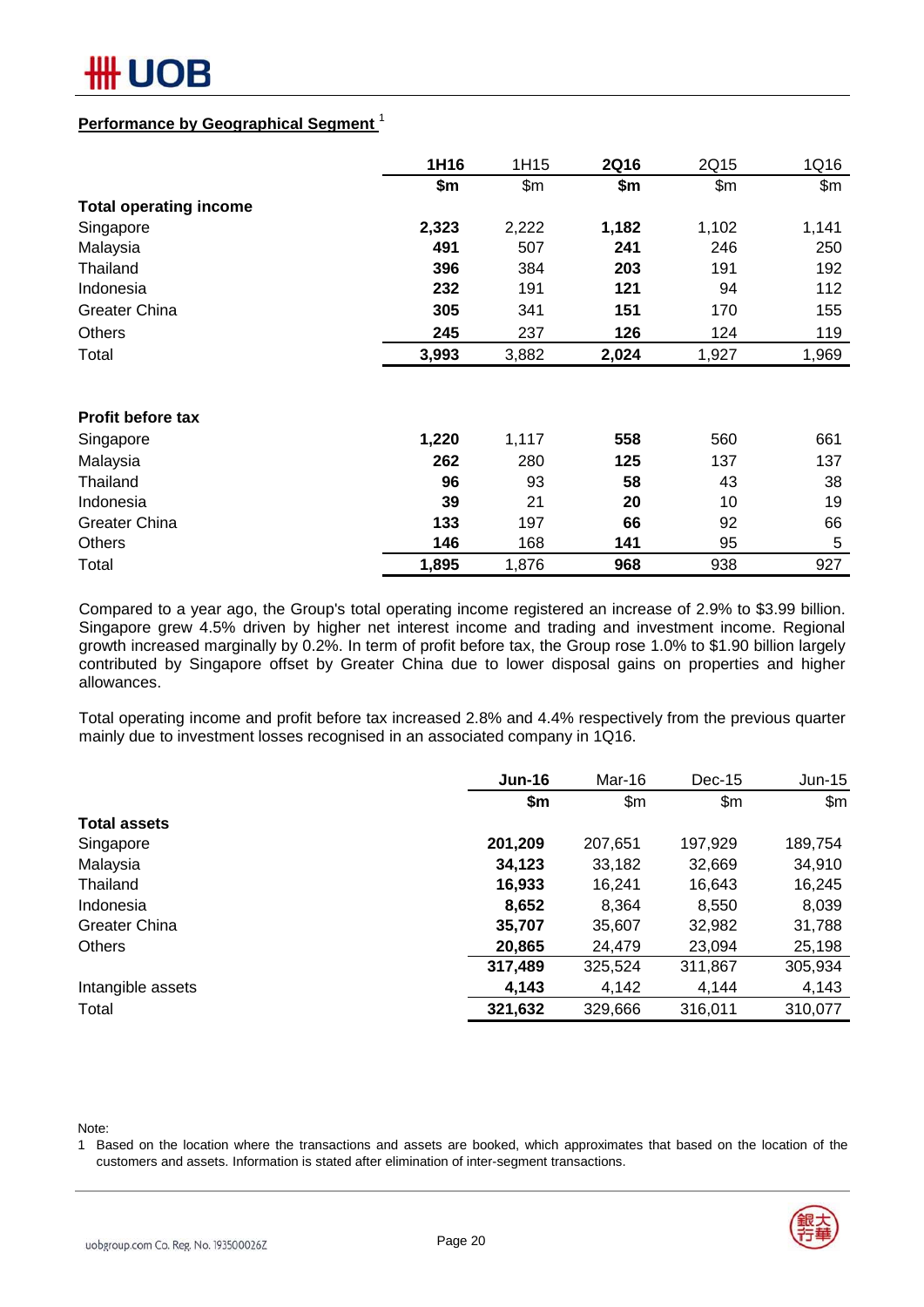# IOB

### **Capital Adequacy and Leverage Ratios** 1,2,3

|                                                               | <b>Jun-16</b> | Mar-16   | <b>Dec-15</b> | Jun-15   |
|---------------------------------------------------------------|---------------|----------|---------------|----------|
|                                                               | \$m           | \$m\$    | \$m           | \$m      |
| Share capital                                                 | 3,803         | 3,803    | 3,704         | 3,704    |
| Disclosed reserves/others                                     | 25,251        | 25,351   | 24,762        | 24,544   |
| Regulatory adjustments                                        | (2,677)       | (3,217)  | (2, 448)      | (2,754)  |
| <b>Common Equity Tier 1 Capital ("CET1")</b>                  | 26,378        | 25,937   | 26,018        | 25,494   |
| Perpetual capital securities/others                           | 2,096         | 1,348    | 2,179         | 2,179    |
| Regulatory adjustments - capped                               | (1,765)       | (1, 348) | (2, 179)      | (2, 179) |
| <b>Additional Tier 1 Capital ("AT1")</b>                      | 331           |          |               |          |
| <b>Tier 1 Capital</b>                                         | 26,708        | 25,937   | 26,018        | 25,494   |
| Subordinated notes                                            | 4,425         | 5,414    | 4,505         | 4,435    |
| Provisions/others                                             | 1,045         | 1,027    | 1,028         | 928      |
| Regulatory adjustments                                        | (23)          | (93)     | (201)         | (380)    |
| <b>Tier 2 Capital</b>                                         | 5,446         | 6,348    | 5,332         | 4,983    |
| <b>Eligible Total Capital</b>                                 | 32,155        | 32,285   | 31,350        | 30,477   |
| <b>Risk-Weighted Assets ("RWA")</b>                           | 201,723       | 201,934  | 200,654       | 181,552  |
| <b>Capital Adequacy Ratios ("CAR")</b>                        |               |          |               |          |
| CET1                                                          | 13.1%         | 12.8%    | 13.0%         | 14.0%    |
| Tier 1                                                        | 13.2%         | 12.8%    | 13.0%         | 14.0%    |
| Total                                                         | 15.9%         | 16.0%    | 15.6%         | 16.8%    |
| Fully-loaded CET1 (based on final rules effective 1 Jan 2018) | 12.2%         | 12.1%    | 11.7%         | 12.5%    |
| Leverage Exposure                                             | 361,877       | 368,179  | 355,932       | 337,146  |
| Leverage Ratio                                                | 7.4%          | 7.0%     | 7.3%          | 7.6%     |

The Group's CET1, Tier 1 and Total CAR as at 30 June 2016 were well above the regulatory minimum requirements.

Compared to a year ago, total capital increased resulting from retained earnings and the issuance of Basel IIIcompliant instruments, partially offset by the redemption of old-style preference shares and Tier 2 subordinated notes. RWA was higher year-on-year due to asset growth, coupled with the revised recognition of undrawn credit facilities effective December 2015.

Compared with 31 March 2016, total capital decreased due to redemption of old-style Tier 2 subordinated notes, partially offset by the issuance of perpetual capital securities.

The Group's leverage ratio increased from the previous quarter to 7.4% as at 30 June 2016. Tier 1 capital increased from the issuance of perpetual capital securities while leverage exposure declined due to lower placements with central banks.

Notes:

1 For year 2016, Singapore-incorporated banks are to maintain minimum CAR of CET1 at 6.5%, Tier 1 at 8% and Total at 10%. In addition, with the phased-in implementation of the capital conservation buffer (CCB) and the countercyclical capital buffer (CCyB) with effect from 1 January 2016, the Group is required to maintain CET1 capital to meet CCB of 0.625% and CCyB (computed as the weighted average of effective CCyB in jurisidictions to which the Group has private sector exposures) of up to 0.625%.

2 Leverage ratio is calculated based on the revised MAS Notice 637 which took effect from 1 January 2015. A minimum requirement of 3% is applied during the parallel run period from 1 January 2013 to 1 January 2017.

3 More information on regulatory disclosure is available on the UOB website at www.UOBGroup.com/investor/financial/overview.html.

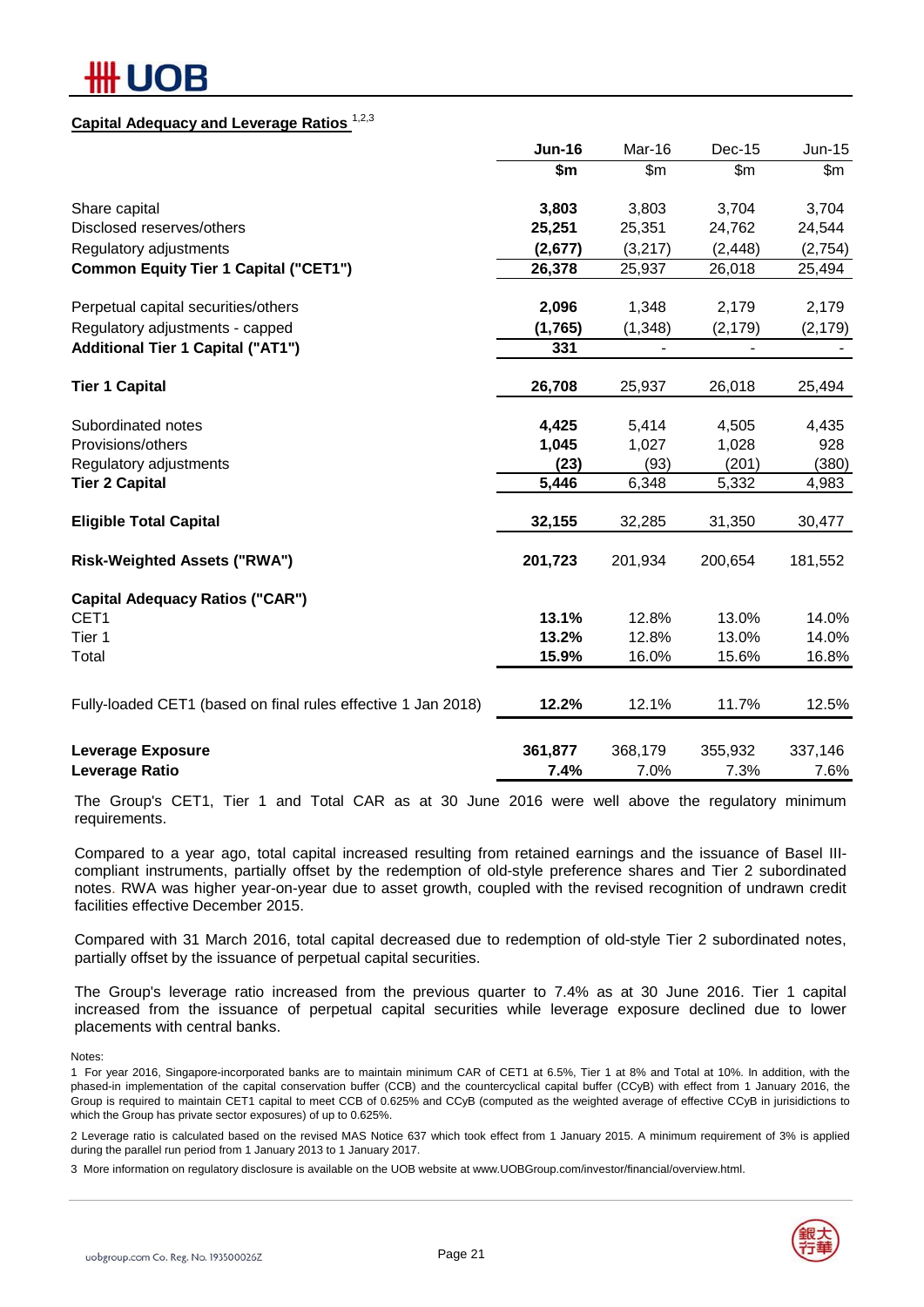### **Consolidated Income Statement (Unaudited)**

|                                   | 1H16         | 1H15  | $+$ /(-) | <b>2Q16</b> | 2Q15  | $+$ /(-) | 1Q16  | $+$ /(-) |
|-----------------------------------|--------------|-------|----------|-------------|-------|----------|-------|----------|
|                                   | \$m          | \$m\$ | $\%$     | \$m         | \$m\$ | $\%$     | \$m\$ | $\%$     |
| Interest income                   | 4,144        | 3,841 | 7.9      | 2,047       | 1,938 | 5.6      | 2,097 | (2.4)    |
| Less: Interest expense            | 1,659        | 1,427 | 16.2     | 837         | 726   | 15.3     | 822   | 1.7      |
| Net interest income               | 2,485        | 2,414 | 3.0      | 1,211       | 1,213 | (0.2)    | 1,275 | (5.0)    |
| Fee and commission income         | 907          | 919   | (1.2)    | 475         | 465   | 2.0      | 433   | 9.6      |
| Dividend income                   | 25           | 28    | (10.4)   | 24          | 27    | (11.1)   | 1     | >100.0   |
| Rental income                     | 58           | 59    | (0.7)    | 29          | 29    | (1.2)    | 29    | (0.1)    |
| Net trading income                | 381          | 267   | 42.6     | 216         | 114   | 89.6     | 165   | 31.4     |
| Net gain/(loss) from              |              |       |          |             |       |          |       |          |
| investment securities             | 76           | 114   | (32.9)   | 39          | 42    | (6.0)    | 37    | 7.0      |
| Other income                      | 60           | 82    | (27.7)   | 29          | 36    | (17.9)   | 30    | (2.4)    |
| Non-interest income               | 1,507        | 1,468 | 2.7      | 813         | 714   | 13.9     | 695   | 17.0     |
| <b>Total operating income</b>     | 3,993        | 3,882 | 2.8      | 2,024       | 1,927 | 5.0      | 1,969 | 2.8      |
| Less: Staff costs                 | 1,027        | 1,014 | 1.3      | 521         | 517   | 0.8      | 506   | 3.1      |
| Other operating expenses          | 794          | 715   | 11.0     | 405         | 359   | 12.9     | 389   | 4.3      |
| <b>Total operating expenses</b>   | 1,821        | 1,729 | 5.3      | 927         | 877   | 5.7      | 894   | 3.6      |
| <b>Operating profit before</b>    |              |       |          |             |       |          |       |          |
| allowances                        | 2,172        | 2,153 | 0.8      | 1,097       | 1,050 | 4.5      | 1,075 | 2.0      |
| Less: Allowances for credit       |              |       |          |             |       |          |       |          |
| and other losses                  | 278          | 321   | (13.5)   | 161         | 152   | 5.7      | 117   | 37.3     |
| <b>Operating profit after</b>     |              |       |          |             |       |          |       |          |
| allowances                        | 1,893        | 1,832 | 3.4      | 936         | 898   | 4.3      | 958   | (2.3)    |
| Share of profit of associates     |              |       |          |             |       |          |       |          |
| and joint ventures                | $\mathbf{2}$ | 44    | (96.0)   | 32          | 40    | (19.7)   | (30)  | >100.0   |
| Profit before tax                 | 1,895        | 1,876 | 1.0      | 968         | 938   | 3.2      | 927   | 4.4      |
| Less: Tax                         | 323          | 306   | 5.5      | 165         | 173   | (5.0)    | 158   | 4.0      |
| Profit for the financial period   | 1,572        | 1,570 | 0.2      | 803         | 764   | 5.1      | 769   | 4.5      |
| Attributable to:                  |              |       |          |             |       |          |       |          |
| <b>Equity holders of the Bank</b> | 1,566        | 1,563 | 0.2      | 801         | 762   | 5.1      | 766   | 4.6      |
| Non-controlling interests         | 6            | 7     | (12.2)   | 3           | 3     | 8.2      | 3     | (15.2)   |
|                                   | 1,572        | 1,570 | 0.2      | 803         | 764   | 5.1      | 769   | 4.5      |
|                                   |              |       |          |             |       |          |       |          |

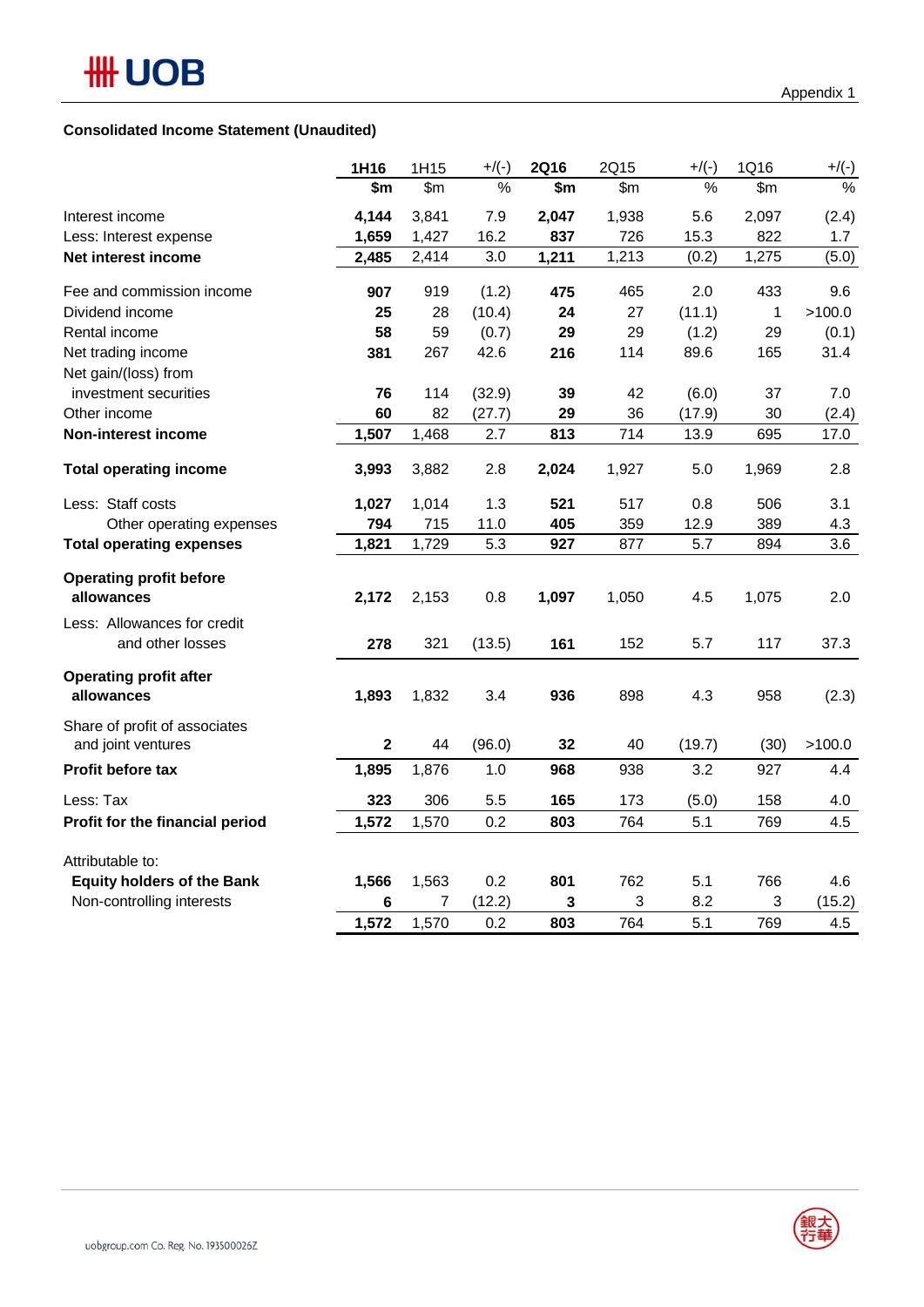# **Consolidated Statement of Comprehensive Income (Unaudited)**

|                                                                                                     | 1H16  | 1H15  | $+$ /(-)       | <b>2Q16</b> | 2Q15  | $+$ /(-)         | 1Q16  | $+$ /(-)           |
|-----------------------------------------------------------------------------------------------------|-------|-------|----------------|-------------|-------|------------------|-------|--------------------|
|                                                                                                     | \$m   | \$m   | %              | \$m         | \$m\$ | $\%$             | \$m\$ | $\%$               |
| Profit for the financial period                                                                     | 1,572 | 1,570 | 0.2            | 803         | 764   | 5.1              | 769   | 4.5                |
| Currency translation adjustments                                                                    | (45)  | (195) | 77.0           | (119)       | (311) | 61.8             | 74    | (>100.0)           |
| Change in available-for-sale/other reserves<br>Change in fair value<br>Transfer to income statement | (308) | 714   | (>100.0)       | (170)       |       | 243 (>100.0)     | (138) | (23.2)             |
| on disposal/impairment                                                                              | (120) | (102) | (17.1)         | (37)        | (42)  | 11.6             | (83)  | 55.4               |
| Tax relating to available-for-sale                                                                  | 22    | (36)  | >100.0         | 6           | (12)  | >100.0           | 15    | (59.2)             |
| Change in share of other comprehensive<br>income of associates and joint ventures                   | (20)  | 3     | (>100.0)       | (12)        |       | $(3)$ $(>100.0)$ | (9)   | (36.3)             |
| Remeasurement of defined benefit obligation <sup>1</sup>                                            | (4)   |       | $(0)$ (>100.0) | (4)         |       | $(0)$ (>100.0)   |       | <b>NM</b>          |
| Other comprehensive income for<br>the financial period, net of tax                                  | (475) | 383   | (>100.0)       | (335)       | (125) | (>100.0)         |       | $(140)$ $(>100.0)$ |
| Total comprehensive income for<br>the financial period, net of tax                                  | 1,097 | 1,952 | (43.8)         | 468         | 640   | (26.8)           | 629   | (25.5)             |
| Attributable to:                                                                                    |       |       |                |             |       |                  |       |                    |
| <b>Equity holders of the Bank</b>                                                                   | 1,090 | 1,946 | (44.0)         | 464         | 639   | (27.4)           | 626   | (25.9)             |
| Non-controlling interests                                                                           | 7     | 7     | 12.2           | 4           | 1     | >100.0           | 3     | 44.6               |
|                                                                                                     | 1,097 | 1,952 | (43.8)         | 468         | 640   | (26.8)           | 629   | (25.5)             |

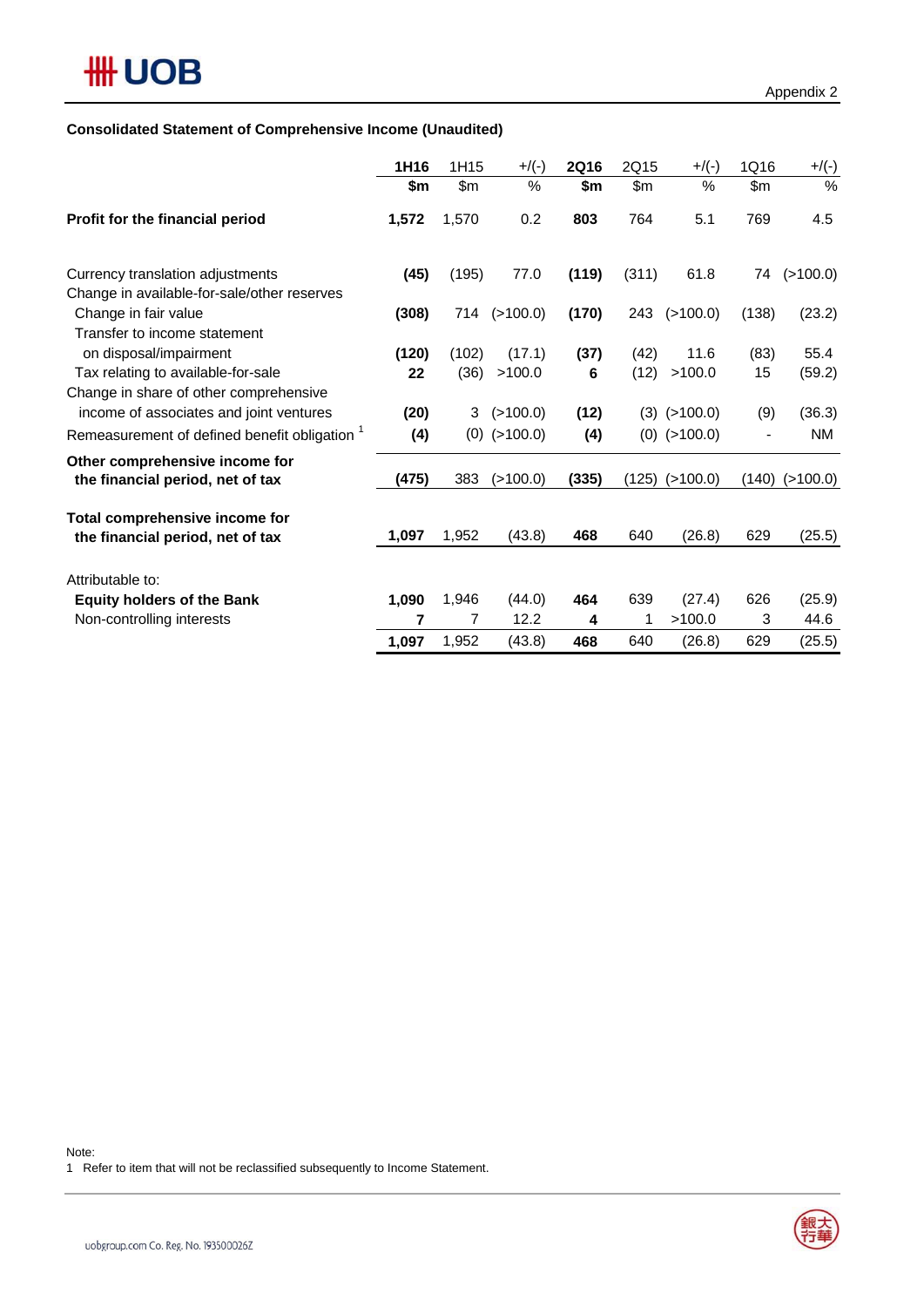## **Consolidated Balance Sheet (Unaudited)**

|                                                                | <b>Jun-16</b>  | Mar-16         | 1<br>Dec-15    | $Jun-15$       |
|----------------------------------------------------------------|----------------|----------------|----------------|----------------|
|                                                                | \$m            | \$m\$          | \$m\$          | \$m            |
| <b>Equity</b>                                                  |                |                |                |                |
| Share capital and other capital                                | 5,898          | 5,149          | 5,881          | 5,881          |
| Retained earnings                                              | 16,412         | 16,188         | 15,463         | 14,769         |
| Other reserves                                                 | 8,969          | 9,292          | 9,424          | 9,898          |
| Equity attributable to equity holders of the Bank              | 31,279         | 30,629         | 30,768         | 30,548         |
| Non-controlling interests                                      | 160            | 159            | 155            | 164            |
| Total                                                          | 31,439         | 30,788         | 30,924         | 30,712         |
|                                                                |                |                |                |                |
| <b>Liabilities</b>                                             |                |                |                |                |
| Deposits and balances of banks                                 | 10,298         | 10,990         | 11,986         | 10,958         |
| Deposits and balances of customers<br>Bills and drafts payable | 248,153<br>564 | 254,779<br>492 | 240,524<br>435 | 241,485<br>609 |
| Other liabilities                                              | 12,299         | 11,955         | 11,854         | 9,480          |
| Debts issued                                                   | 18,878         | 20,662         | 20,288         | 16,834         |
| Total                                                          | 290,193        | 298,877        | 285,087        | 279,366        |
|                                                                |                |                |                |                |
| <b>Total equity and liabilities</b>                            | 321,632        | 329,666        | 316,011        | 310,077        |
|                                                                |                |                |                |                |
| <b>Assets</b>                                                  |                |                |                |                |
| Cash, balances and placements with central banks               | 26,444         | 36,663         | 32,306         | 38,741         |
| Singapore Government treasury bills and securities             | 6,542          | 6,796          | 6,865          | 7,017          |
| Other government treasury bills and securities                 | 11,601         | 13,175         | 12,644         | 9,808          |
| <b>Trading securities</b>                                      | 2,904          | 2,147          | 1,277          | 1,499          |
| Placements and balances with banks                             | 33,138         | 33,244         | 28,646         | 25,658         |
| Loans to customers                                             | 208,444        | 205,576        | 203,611        | 198,798        |
| Investment securities                                          | 10,562         | 10,910         | 10,562         | 11,003         |
| Other assets                                                   | 13,893         | 13,070         | 12,004         | 9,608          |
| Investment in associates and joint ventures                    | 1,081          | 1,093          | 1,106          | 1,079          |
| Investment properties                                          | 1,117          | 1,096          | 1,108          | 1,279          |
| <b>Fixed assets</b>                                            | 1,764          | 1,753          | 1,739          | 1,445          |
| Intangible assets                                              | 4,143          | 4,142          | 4,144          | 4,143          |
| Total                                                          | 321,632        | 329,666        | 316,011        | 310,077        |
|                                                                |                |                |                |                |
| <b>Off-balance sheet items</b>                                 |                |                |                |                |
| Contingent liabilities                                         | 20,895         | 20,680         | 19,026         | 19,818         |
| <b>Financial derivatives</b>                                   | 675,156        | 680,753        | 677,475        | 681,087        |
| Commitments                                                    | 136,045        | 138,204        | 143,312        | 99,093         |
|                                                                |                |                |                |                |
| Net asset value per ordinary share (\$)                        | 18.16          | 18.22          | 17.84          | 17.71          |

Note: 1 Audited.

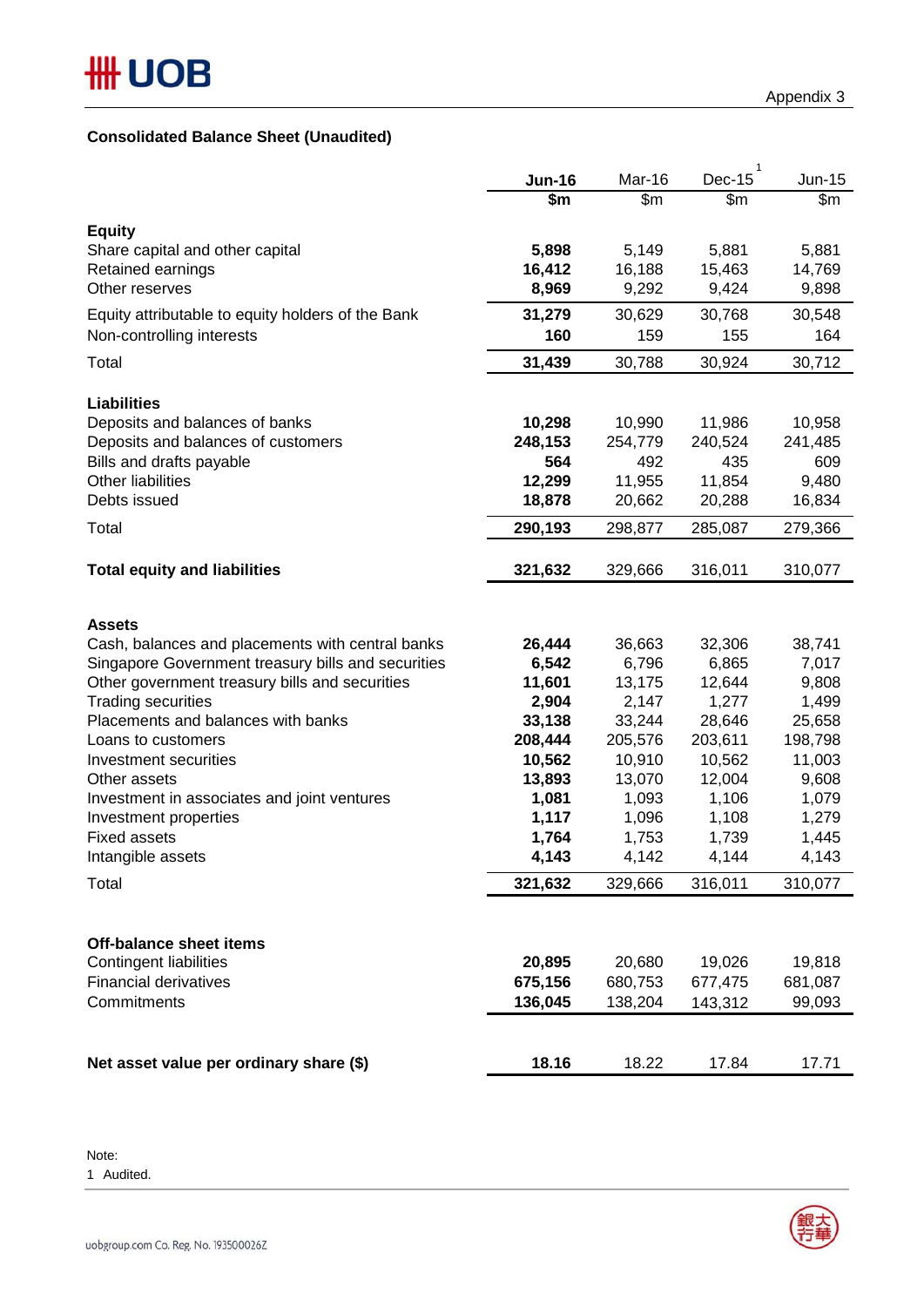### **Consolidated Statement of Changes in Equity (Unaudited)**

|                                                                                    | Share capital<br>and other<br>capital<br>\$m | <b>Retained</b><br>earnings<br>\$m | Other<br>reserves<br>\$m | <b>Total</b><br>\$m | Non-<br>controlling<br>interests<br>\$m | <b>Total</b><br>equity<br>\$m |
|------------------------------------------------------------------------------------|----------------------------------------------|------------------------------------|--------------------------|---------------------|-----------------------------------------|-------------------------------|
| Balance at 1 January 2016                                                          | 5,881                                        | 15,463                             | 9,424                    | 30,768              | 155                                     | 30,924                        |
| Profit for the financial period<br>Other comprehensive income                      | ÷                                            | 1,566                              |                          | 1,566               | 6                                       | 1,572                         |
| for the financial period<br>Total comprehensive income<br>for the financial period | ۰                                            | (11)<br>1,556                      | (466)<br>(466)           | (477)<br>1,090      | 1<br>7                                  | (475)<br>1,097                |
| <b>Transfers</b>                                                                   |                                              | 9                                  | (9)                      |                     |                                         |                               |
|                                                                                    |                                              |                                    |                          |                     |                                         | $\mathbf{2}$                  |
| Change in non-controlling interests<br><b>Dividends</b>                            |                                              | (616)                              |                          | (616)               | $\mathbf{2}$<br>(4)                     | (620)                         |
| Issue of shares under scrip<br>dividend scheme<br>Share-based compensation         | 99                                           |                                    | 20                       | 99<br>20            |                                         | 99<br>20                      |
| Issue of shares under share-based<br>compensation plans                            | $\bf{0}$                                     |                                    | (0)                      |                     |                                         |                               |
| Issue of perpetual capital securities                                              | 748                                          |                                    |                          | 748                 |                                         | 748                           |
| Redemption of preference shares                                                    | (832)                                        |                                    | -                        | (832)               |                                         | (832)                         |
| Balance at 30 June 2016                                                            | 5,898                                        | 16,412                             | 8,969                    | 31,279              | 160                                     | 31,439                        |
| Balance at 1 January 2015                                                          | 5,892                                        | 14,064                             | 9,613                    | 29,569              | 203                                     | 29,772                        |
| Profit for the financial period                                                    | $\blacksquare$                               | 1,563                              |                          | 1,563               |                                         | 1,570                         |
| Other comprehensive income<br>for the financial period                             | $\overline{a}$                               | (0)                                | 383                      | 383                 | 7                                       | 383                           |
| Total comprehensive income<br>for the financial period                             |                                              | 1,563                              | 383                      | 1,946               | (0)<br>7                                | 1,952                         |
| <b>Transfers</b>                                                                   |                                              | 75                                 | (75)                     |                     |                                         |                               |
| Change in non-controlling interests                                                |                                              |                                    | (33)                     | (33)                | (41)                                    | (75)                          |
| <b>Dividends</b>                                                                   | $\qquad \qquad \blacksquare$                 | (933)                              |                          | (933)               | (4)                                     | (938)                         |
| Share buyback - held in treasury                                                   | (19)                                         |                                    |                          | (19)                |                                         | (19)                          |
| Share-based compensation                                                           |                                              |                                    | 18                       | 18                  |                                         | 18                            |
| Issue of shares under share-based<br>compensation plans                            | 8                                            |                                    | (8)                      |                     | $\qquad \qquad \blacksquare$            |                               |
| Balance at 30 June 2015                                                            | 5,881                                        | 14,769                             | 9,898                    | 30,548              | 164                                     | 30,712                        |

**Attributable to equity holders of the Bank**

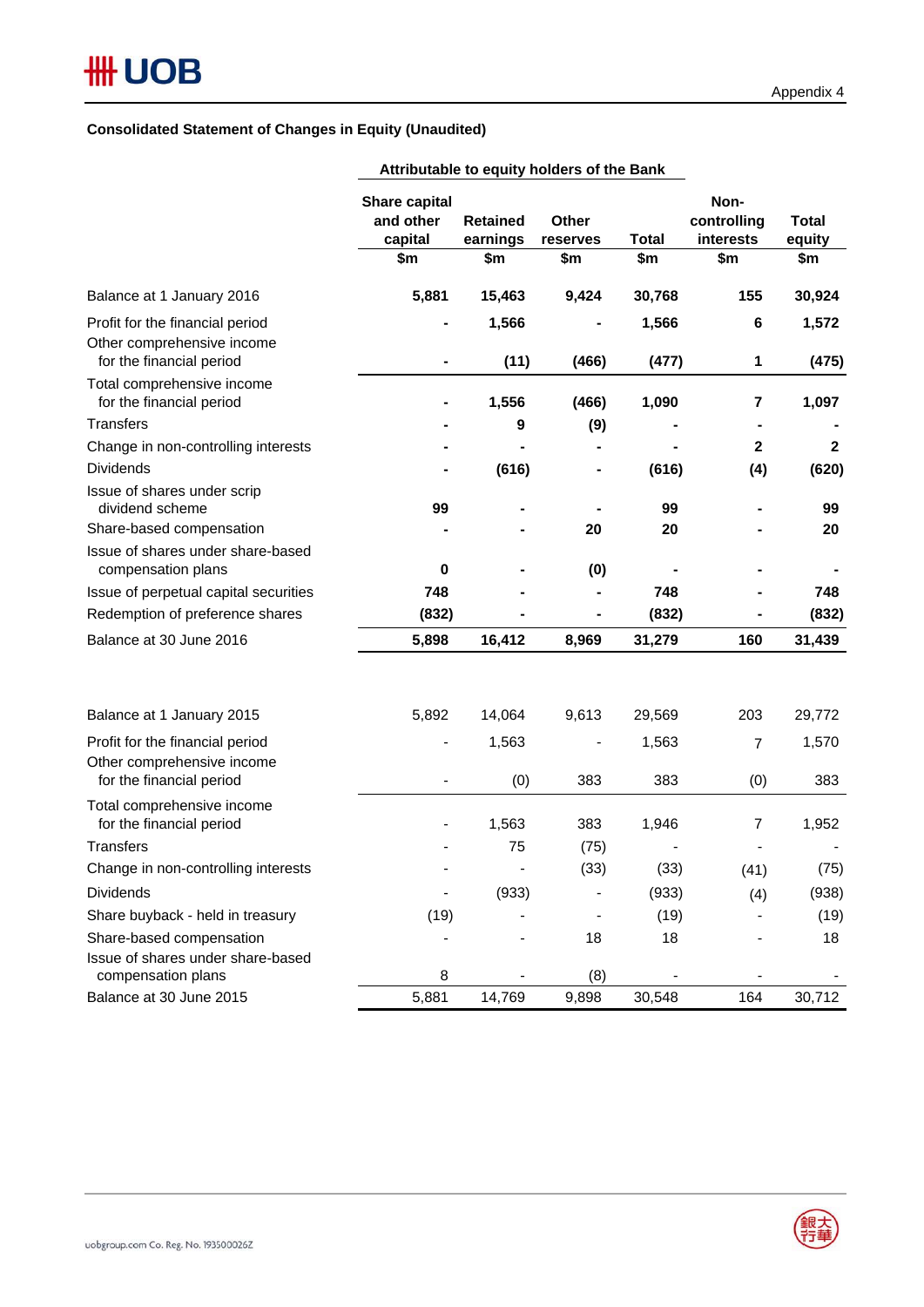### **Consolidated Statement of Changes in Equity (Unaudited)**

|                                                                                           | Attributable to equity holders of the Bank |                              |                   |              |                                  |                 |
|-------------------------------------------------------------------------------------------|--------------------------------------------|------------------------------|-------------------|--------------|----------------------------------|-----------------|
|                                                                                           | Share capital<br>and other<br>capital      | <b>Retained</b><br>earnings  | Other<br>reserves | Total        | Non-<br>controlling<br>interests | Total<br>equity |
|                                                                                           | \$m                                        | \$m                          | \$m               | \$m          | \$m                              | \$m             |
| Balance at 1 April 2016                                                                   | 5,149                                      | 16,188                       | 9,292             | 30,629       | 159                              | 30,788          |
| Profit for the financial period<br>Other comprehensive income<br>for the financial period | ٠                                          | 801<br>(11)                  | (326)             | 801<br>(337) | 3<br>$\mathbf{2}$                | 803<br>(335)    |
| Total comprehensive income<br>for the financial period                                    |                                            | 790                          | (326)             | 464          | 4                                | 468             |
| <b>Transfers</b>                                                                          |                                            | 9                            | (9)               |              |                                  |                 |
| Change in non-controlling interests<br><b>Dividends</b>                                   |                                            | (574)                        | $\blacksquare$    | (574)        | 0<br>(4)                         | 0<br>(578)      |
| Share-based compensation<br>Issue of shares under share-based                             |                                            |                              | 12                | 12           |                                  | 12              |
| compensation plans                                                                        | 0                                          |                              | (0)               |              |                                  |                 |
| Issue of perpetual capital securities                                                     | 748                                        |                              | ۰                 | 748          |                                  | 748             |
| Balance at 30 June 2016                                                                   | 5,898                                      | 16,412                       | 8,969             | 31,279       | 160                              | 31,439          |
| Balance at 1 April 2015                                                                   | 5,882                                      | 14,826                       | 10,122            | 30,830       | 208                              | 31,038          |
| Profit for the financial period<br>Other comprehensive income                             |                                            | 762                          |                   | 762          | 3                                | 764             |
| for the financial period                                                                  | $\overline{a}$                             | (0)                          | (123)             | (123)        | (1)                              | (125)           |
| Total comprehensive income<br>for the financial period                                    |                                            | 762                          | (123)             | 639          | 1                                | 640             |
| <b>Transfers</b>                                                                          |                                            | 74                           | (74)              |              |                                  |                 |
| Change in non-controlling interests                                                       |                                            | $\qquad \qquad \blacksquare$ | (33)              | (33)         | (41)                             | (75)            |
| <b>Dividends</b>                                                                          |                                            | (893)                        |                   | (893)        | (4)                              | (897)           |
| Share buyback - held in treasury                                                          | (5)                                        |                              | $\overline{a}$    | (5)          |                                  | (5)             |
| Share-based compensation                                                                  |                                            |                              | 10                | 10           |                                  | 10              |
| Issue of shares under share-based<br>compensation plans                                   | 4                                          |                              | (4)               |              |                                  |                 |
| Balance at 30 June 2015                                                                   | 5,881                                      | 14,769                       | 9,898             | 30,548       | 164                              | 30,712          |

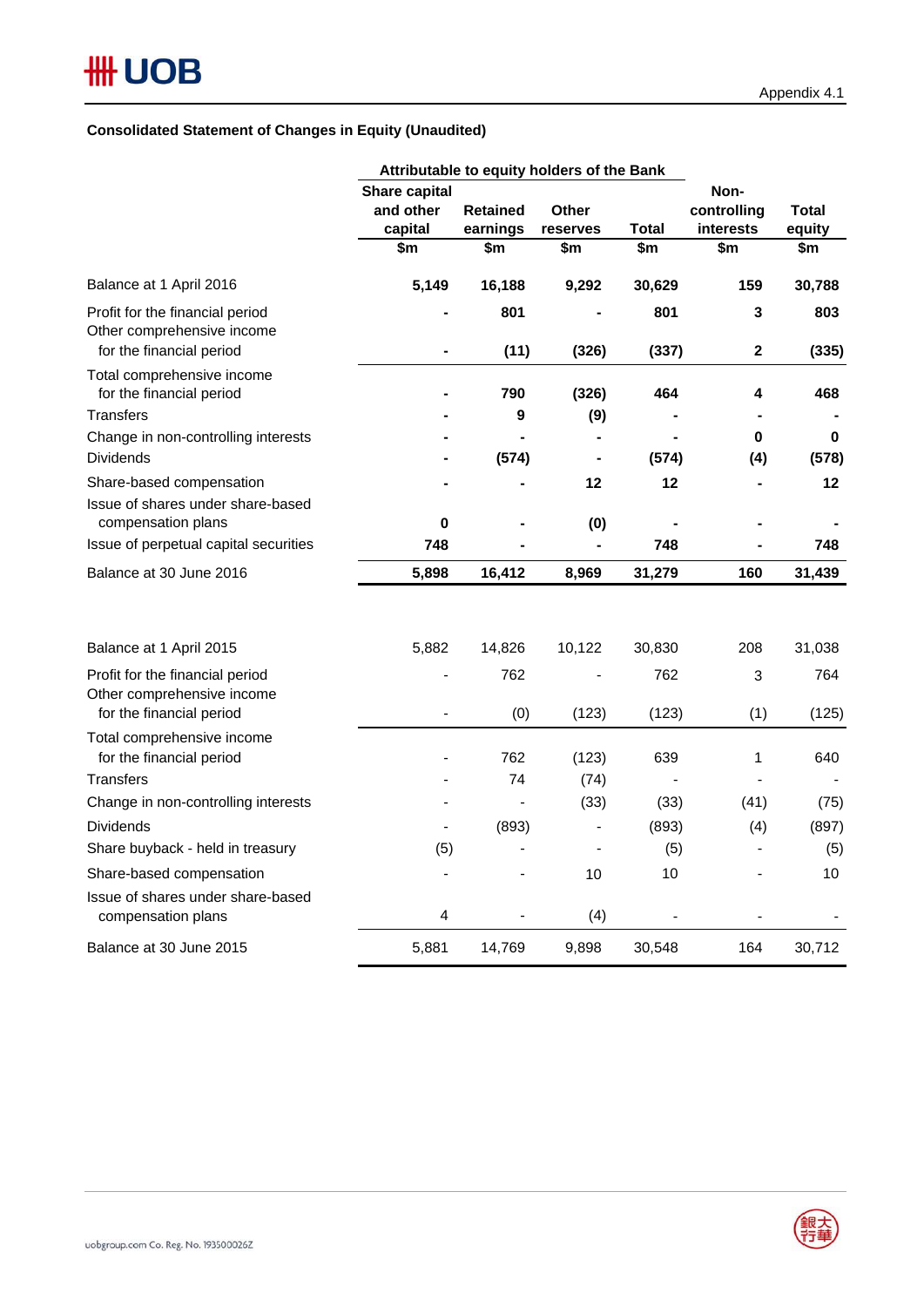

| <b>Consolidated Cash Flow Statement (Unaudited)</b>                                                 |                     |                |                   |            |
|-----------------------------------------------------------------------------------------------------|---------------------|----------------|-------------------|------------|
|                                                                                                     | 1H16                | 1H15           | <b>2Q16</b>       | 2Q15       |
|                                                                                                     | \$m                 | \$m            | \$m               | \$m        |
| Cash flows from operating activities                                                                |                     |                |                   |            |
| Profit for the financial period                                                                     | 1,572               | 1,570          | 803               | 764        |
| Adjustments for:                                                                                    |                     |                |                   |            |
| Allowances for credit and other losses                                                              | 278                 | 321            | 161               | 152        |
| Share of profit of associates and joint ventures                                                    | (2)                 | (44)           | (32)              | (40)       |
| Tax                                                                                                 | 323                 | 306            | 165               | 173        |
| Depreciation of assets                                                                              | 108                 | 89             | 54                | 45         |
| Net gain on disposal of assets                                                                      | (129)               | (148)          | (79)              | (57)       |
| Share-based compensation                                                                            | 20                  | 19             | 12                | 10         |
| Operating profit before working capital changes                                                     | 2,171               | 2,113          | 1,084             | 1,048      |
| Increase/(decrease) in working capital                                                              |                     |                |                   |            |
| Deposits and balances of banks                                                                      | (1,688)             | (268)          | (692)             | (1,981)    |
| Deposits and balances of customers                                                                  | 7,628               | 7,736          | (6,626)           | 2,075      |
| Bills and drafts payable                                                                            | 130                 | (342)          | 72                | (87)       |
| <b>Other liabilities</b>                                                                            | 756                 | (659)          | 449               | (1, 298)   |
| Restricted balances with central banks                                                              | (392)               | 71             | 229               | 182        |
| Government treasury bills and securities                                                            | 1,410               | 1,093          | 1,847             | (1, 517)   |
| <b>Trading securities</b>                                                                           | (1, 582)            | (756)          | (723)             | (647)      |
| Placements and balances with banks                                                                  | (4, 492)            | 3,034          | 105               | 878        |
| Loans to customers                                                                                  | (5, 170)            | (3,222)        | (3,037)           | 774        |
| Investment securities<br>Other assets                                                               | (335)               | 1,169          | 165               | 658        |
| Cash (used in)/generated from operations                                                            | (1,893)<br>(3, 458) | (341)<br>9,627 | (847)<br>(7, 975) | 612<br>695 |
| Income tax paid                                                                                     | (275)               | (294)          | (227)             | (209)      |
| Net cash (used in)/provided by operating activities                                                 | (3,734)             | 9,333          | (8, 201)          | 487        |
|                                                                                                     |                     |                |                   |            |
| Cash flows from investing activities                                                                |                     |                |                   |            |
| Capital injection into associates and joint ventures                                                | (2)                 | (3)            | (2)               | (0)        |
| Acquisition of associates and joint ventures                                                        | (44)<br>37          | (9)<br>151     | 29                | (8)<br>149 |
| Distribution from associates and joint ventures<br>Acquisition of properties and other fixed assets | (179)               | (454)          | (103)             | (403)      |
| Proceeds from disposal of properties and other fixed assets                                         | $\mathbf 2$         | 38             | $\mathbf{2}$      | 23         |
| Net cash used in investing activities                                                               | (186)               | (277)          | (74)              | (239)      |
|                                                                                                     |                     |                |                   |            |
| Cash flows from financing activities                                                                |                     |                |                   |            |
| Issuance of perpetual capital securities                                                            | 748                 |                | 748               |            |
| Redemption of preference shares                                                                     | (689)               |                |                   |            |
| Issuance of debts issued                                                                            | 13,113              | 8,006          | 4,191             | 3,175      |
| Redemption of debts issued                                                                          | (14, 972)           | (12, 230)      | (6,682)           | (4, 819)   |
| Share buyback - held in treasury                                                                    |                     | (19)           |                   | (5)        |
| Change in non-controlling interests                                                                 | $\mathbf{2}$        | (75)           | 0                 | (75)       |
| Dividends paid on ordinary shares                                                                   | (784)               | (881)          | (563)             | (881)      |
| Dividends paid on preference shares                                                                 | (20)                | (20)           |                   |            |
| Distribution for perpetual capital securities                                                       | (33)                | (33)           | (12)              | (12)       |
| Dividends paid to non-controlling interests                                                         | (4)                 | (4)            | (4)               | (4)        |
| Net cash used in financing activities                                                               | (2,638)             | (5, 255)       | (2, 320)          | (2,621)    |
| Currency translation adjustments                                                                    | 304                 | (73)           | 605               | (493)      |
| Net (decrease)/increase in cash and cash equivalents                                                | (6, 254)            | 3,729          | (9,990)           | (2,866)    |
| Cash and cash equivalents at beginning of the financial period                                      | 27,228              | 29,704         | 30,964            | 36,299     |
| Cash and cash equivalents at end of the financial period                                            | 20,974              | 33,433         | 20,974            | 33,433     |
|                                                                                                     |                     |                |                   |            |

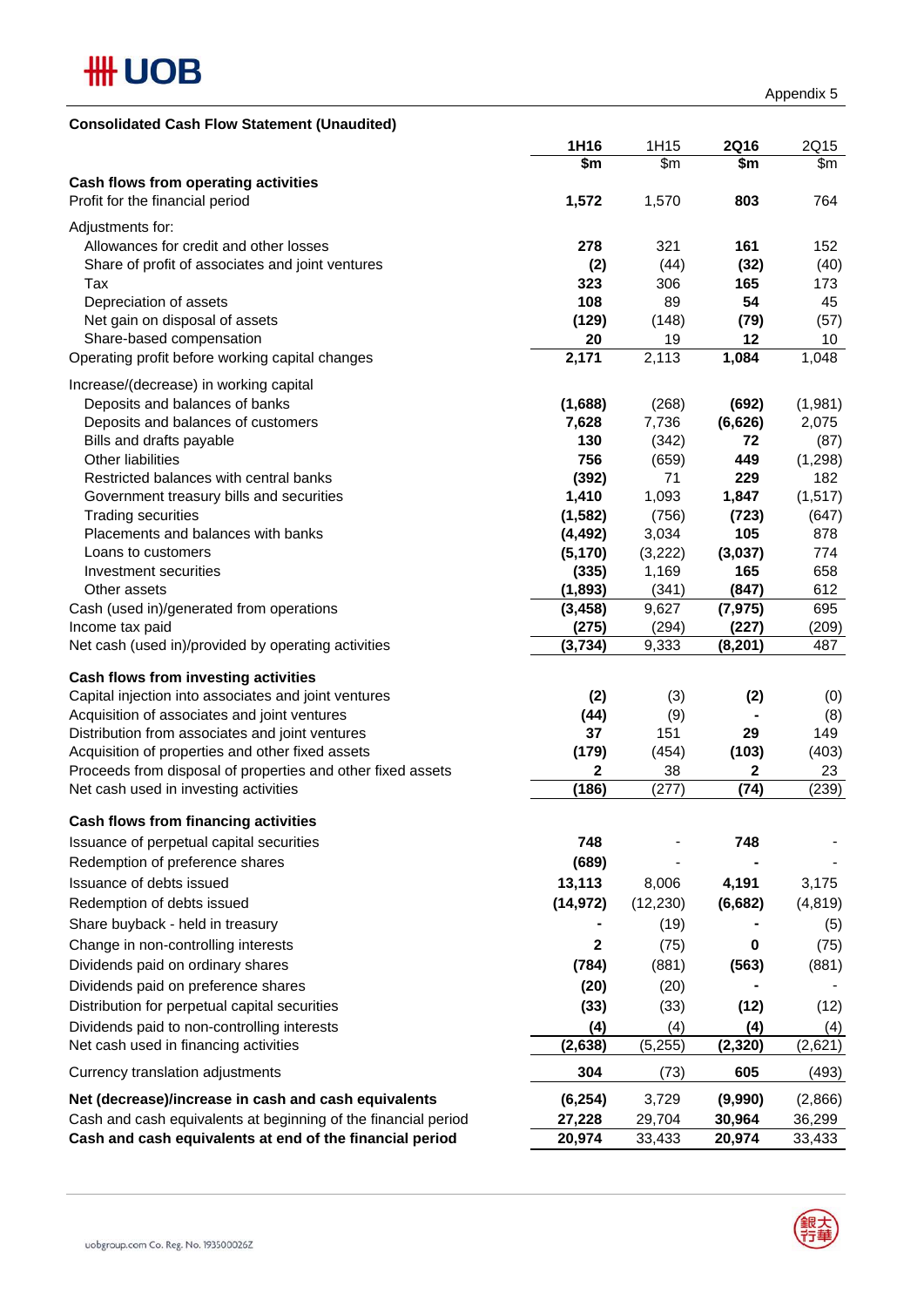## **Balance Sheet of the Bank (Unaudited)**

|                                                    | <b>Jun-16</b> | Mar-16  | $Dec-15^1$ | $Jun-15$ |
|----------------------------------------------------|---------------|---------|------------|----------|
|                                                    | \$m           | \$m     | \$m        | \$m      |
| <b>Equity</b>                                      |               |         |            |          |
| Share capital and other capital                    | 5,898         | 5,149   | 5,050      | 5,050    |
| Retained earnings                                  | 12,546        | 12,383  | 11,735     | 11,356   |
| Other reserves                                     | 9,507         | 9,729   | 9,971      | 10,280   |
| Total                                              | 27,951        | 27,261  | 26,756     | 26,685   |
| <b>Liabilities</b>                                 |               |         |            |          |
| Deposits and balances of banks                     | 9,635         | 10,199  | 10,538     | 9,742    |
| Deposits and balances of customers                 | 195,483       | 201,786 | 190,378    | 189,723  |
| Deposits and balances of subsidiaries              | 7,744         | 8,058   | 2,412      | 2,811    |
| Bills and drafts payable                           | 325           | 243     | 237        | 420      |
| Other liabilities                                  | 8,798         | 8,198   | 8,455      | 6,940    |
| Debts issued                                       | 17,905        | 19,484  | 20,211     | 16,693   |
| Total                                              | 239,891       | 247,969 | 232,231    | 226,329  |
|                                                    |               |         |            |          |
| <b>Total equity and liabilities</b>                | 267,842       | 275,230 | 258,987    | 253,015  |
| <b>Assets</b>                                      |               |         |            |          |
| Cash, balances and placements with central banks   | 18,090        | 29,846  | 24,249     | 28,787   |
| Singapore Government treasury bills and securities | 6,542         | 6,796   | 6,865      | 7,013    |
| Other government treasury bills and securities     | 6,635         | 8,209   | 7,268      | 4,679    |
| <b>Trading securities</b>                          | 2,762         | 1,865   | 1,010      | 1,326    |
| Placements and balances with banks                 | 26,693        | 27,269  | 24,280     | 21,312   |
| Loans to customers                                 | 162,195       | 159,778 | 158,230    | 153,916  |
| Placements with and advances to subsidiaries       | 11,827        | 9,116   | 5,944      | 7,052    |
| Investment securities                              | 9,750         | 10,041  | 9,857      | 10,177   |
| Other assets                                       | 11,494        | 10,394  | 9,447      | 7,073    |
| Investment in associates and joint ventures        | 389           | 450     | 407        | 415      |
| Investment in subsidiaries                         | 5,846         | 5,862   | 5,841      | 5,700    |
| Investment properties                              | 1,169         | 1,166   | 1,174      | 1,197    |
| <b>Fixed assets</b>                                | 1,268         | 1,258   | 1,233      | 1,188    |
| Intangible assets                                  | 3,182         | 3,182   | 3,182      | 3,182    |
| Total                                              | 267,842       | 275,230 | 258,987    | 253,015  |
|                                                    |               |         |            |          |
| <b>Off-balance sheet items</b>                     |               |         |            |          |
| Contingent liabilities                             | 14,440        | 14,253  | 13,306     | 13,961   |
| <b>Financial derivatives</b>                       | 594,939       | 597,336 | 587,768    | 574,648  |
| Commitments                                        | 116,825       | 118,387 | 113,895    | 80,219   |
| Net asset value per ordinary share (\$)            | 16.09         | 16.12   | 15.86      | 15.81    |
|                                                    |               |         |            |          |

Note:

1 Audited.

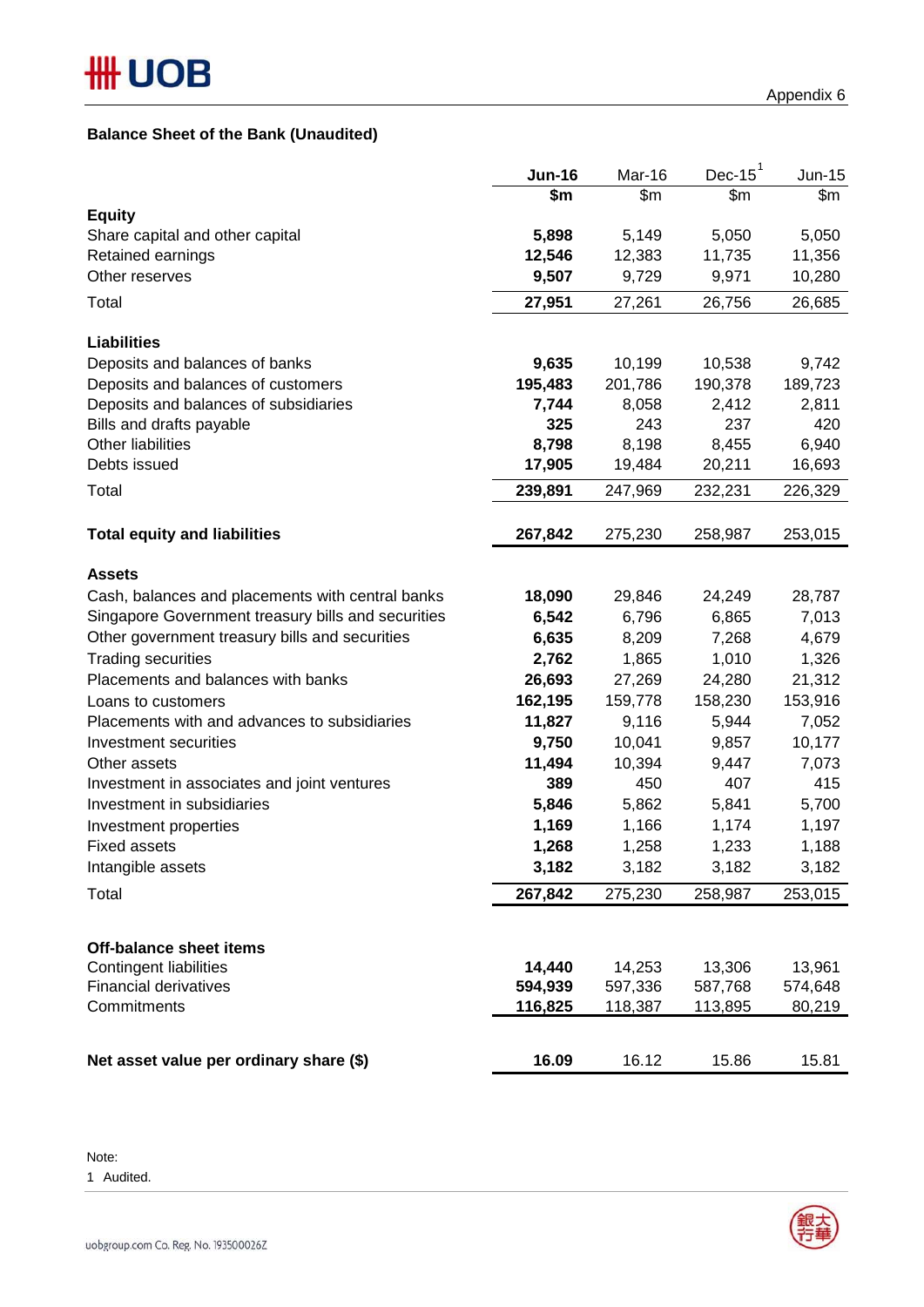### **Statement of Changes in Equity of the Bank (Unaudited)**

|                                                                            | <b>Share capital</b><br>and other<br>capital | <b>Retained</b><br>earnings | <b>Other</b><br>reserves | <b>Total</b><br>equity |
|----------------------------------------------------------------------------|----------------------------------------------|-----------------------------|--------------------------|------------------------|
|                                                                            | \$m                                          | \$m                         | \$m                      | \$m                    |
| Balance at 1 January 2016                                                  | 5,050                                        | 11,735                      | 9,971                    | 26,756                 |
| Profit for the financial period                                            |                                              | 1,392                       |                          | 1,392                  |
| Other comprehensive income<br>for the financial period                     |                                              |                             | (470)                    | (470)                  |
| Total comprehensive income<br>for the financial period<br><b>Transfers</b> |                                              | 1,392<br>15                 | (470)<br>(15)            | 923                    |
| <b>Dividends</b>                                                           |                                              | (595)                       |                          | (595)                  |
| Issue of shares under scrip<br>dividend scheme                             | 99                                           |                             |                          | 99                     |
| Share-based compensation                                                   |                                              |                             | 20                       | 20                     |
| Issue of shares under share-based<br>compensation plans                    | 0<br>748                                     |                             | (0)                      |                        |
| Issue of perpetual capital securities                                      |                                              |                             |                          | 748                    |
| Balance at 30 June 2016                                                    | 5,898                                        | 12,546                      | 9,507                    | 27,951                 |
| Balance at 1 January 2015                                                  | 5,061                                        | 10,809                      | 9,780                    | 25,650                 |
| Profit for the financial period                                            |                                              | 1,387                       |                          | 1,387                  |
| Other comprehensive income<br>for the financial period                     |                                              |                             | 564                      | 564                    |
| Total comprehensive income<br>for the financial period                     |                                              | 1,387                       | 564                      | 1,951                  |
| <b>Transfers</b>                                                           |                                              | 74                          | (74)                     |                        |
| <b>Dividends</b><br>Share buyback - held in treasury                       |                                              | (914)                       |                          | (914)                  |
| Share-based compensation                                                   | (19)                                         |                             | 18                       | (19)                   |
|                                                                            |                                              |                             |                          | 18                     |
| Issue of shares under share-based<br>compensation plans                    | 8                                            |                             | (8)                      |                        |
| Balance at 30 June 2015                                                    | 5,050                                        | 11,356                      | 10,280                   | 26,685                 |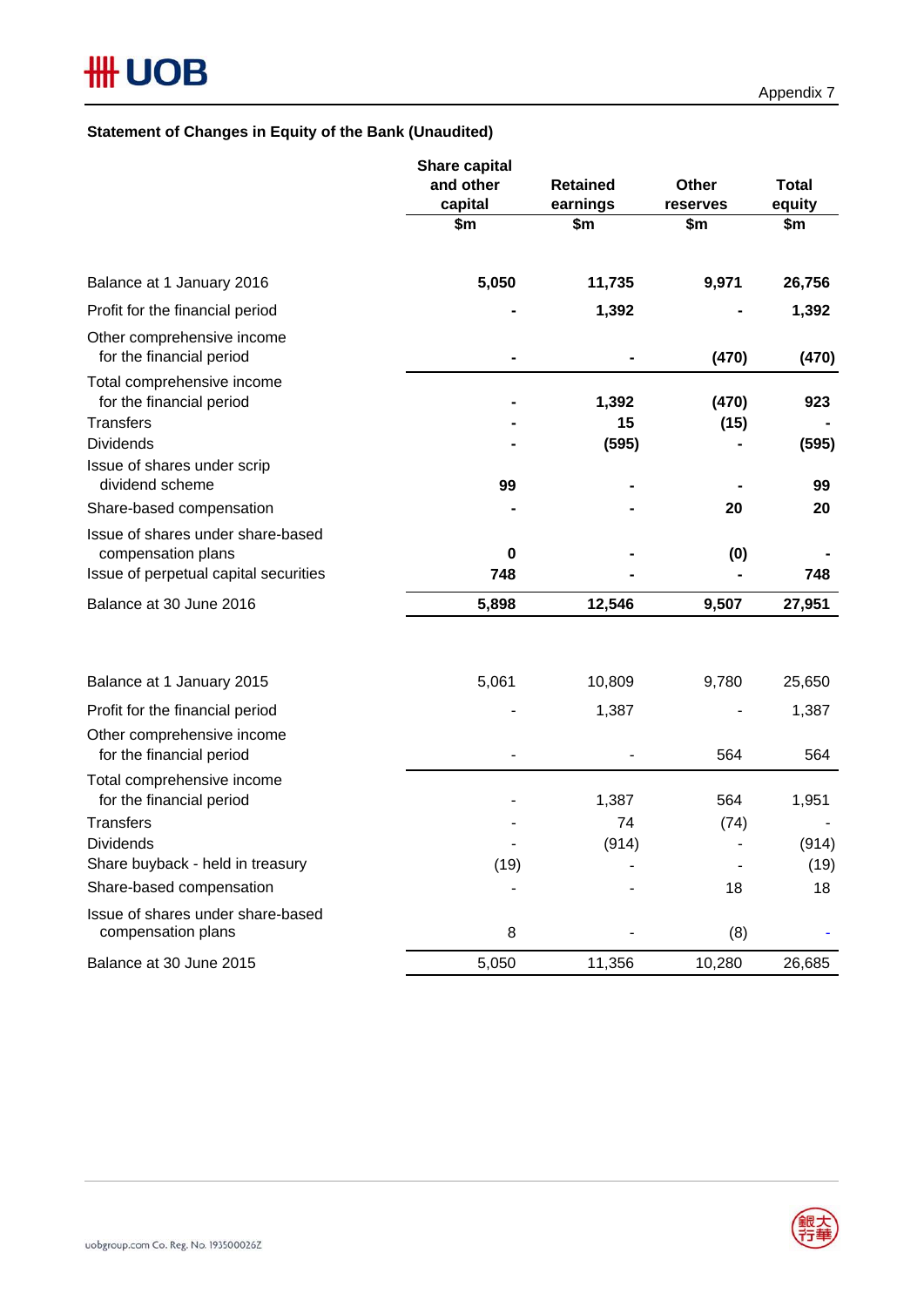# **Statement of Changes in Equity of the Bank (Unaudited)**

|                                                                                                  | <b>Share capital</b> |                 |          |              |
|--------------------------------------------------------------------------------------------------|----------------------|-----------------|----------|--------------|
|                                                                                                  | and other            | <b>Retained</b> | Other    | <b>Total</b> |
|                                                                                                  | capital              | earnings        | reserves | equity       |
|                                                                                                  | \$m                  | \$m             | \$m      | \$m\$        |
| Balance at 1 April 2016                                                                          | 5,149                | 12,383          | 9,729    | 27,261       |
| Profit for the financial period                                                                  |                      | 728             |          | 728          |
| Other comprehensive income<br>for the financial period                                           |                      |                 | (225)    | (225)        |
| Total comprehensive income<br>for the financial period                                           |                      | 728             | (225)    | 504          |
| <b>Transfers</b>                                                                                 |                      | 9               | (9)      |              |
| <b>Dividends</b>                                                                                 |                      | (574)           |          | (574)        |
| Share-based compensation                                                                         |                      |                 | 12       | 12           |
| Issue of shares under share-based<br>compensation plans<br>Issue of perpetual capital securities | 0<br>748             |                 | (0)      | 748          |
| Balance at 30 June 2016                                                                          |                      |                 | 9,507    |              |
|                                                                                                  | 5,898                | 12,546          |          | 27,951       |
| Balance at 1 April 2015                                                                          | 5,050                | 11,401          | 10,170   | 26,622       |
| Profit for the financial period                                                                  |                      | 774             |          | 774          |
| Other comprehensive income<br>for the financial period                                           |                      |                 | 178      | 178          |
| Total comprehensive income<br>for the financial period                                           |                      | 774             | 178      | 952          |
| <b>Transfers</b>                                                                                 |                      | 74              | (74)     |              |
| <b>Dividends</b>                                                                                 |                      | (893)           |          | (893)        |
| Share buyback - held in treasury                                                                 | (5)                  |                 |          | (5)          |
| Share-based compensation                                                                         |                      |                 | 10       | 10           |
| Issue of shares under share-based<br>compensation plans                                          | 4                    |                 | (4)      |              |
| Balance at 30 June 2015                                                                          | 5,050                | 11,356          | 10,280   | 26,685       |